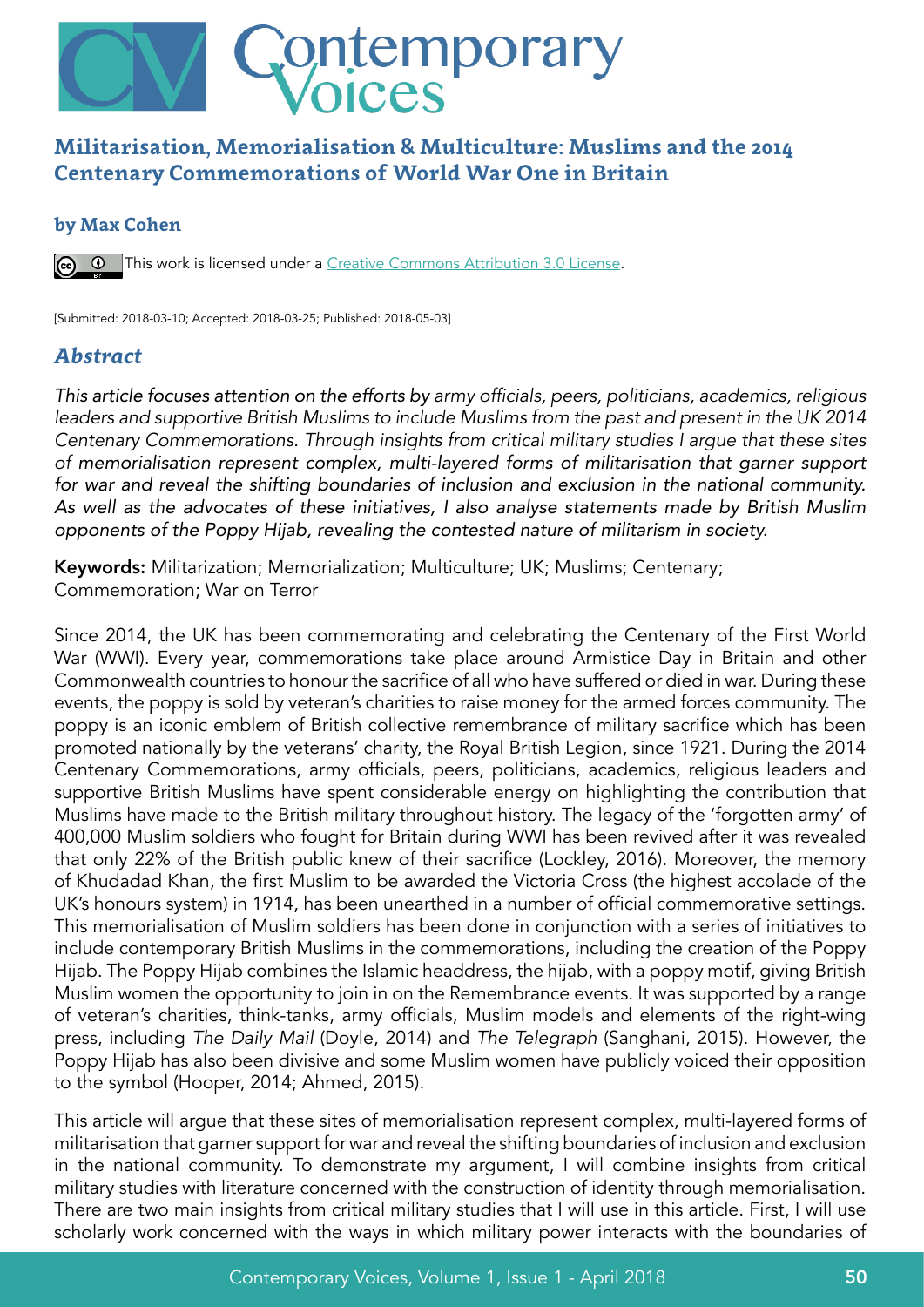

national identity. Second, I will use Vron Ware's concept of militarised multiculture to understand the military's motivations behind involving Muslims in the Centenary Commemorations. However, in order to apply militarised multiculture to the Centenary Commemorations, I will interweave this concept with literature on memorialisation and identity to draw attention to how militarised multiculture is being reinforced through sites of memorialisation.

Critical military studies is a field of inquiry concerned with military power in all its manifestations. Critical military scholars insist on remaining 'sceptically curious' about military power (Enloe, 2015, 7) and emphasise that we should not take its 'character, representation, application and effects' for granted (Basham et. al, 2015, 1). Importantly, critical military studies challenge the tendency among dominant traditional military studies to conceptualise the civilian and military realms as separate spheres. In contrast, critical military scholars claim that the boundaries between the civilian and military domains are blurred (ibid.). This critical literature shares similarities with scholarship that has begun to think about militarism and international relations in 'sociological' terms; a phenomenon that is sustained and contested through social practices by actors at all levels of society (Stavrianakis, 2015; Shaw, 2012). Militarism, by this logic, is understood as a multi-layered and complex form of power.

For critical military scholars, the militarisation of the boundaries of national identity describes the process in which militaries are resituated at the centre of national life (Ware, 2012a, 279). Militarisation involves the 'encroaching of military forms, personnel and practices upon civilian institutions or social orders' (Otley 1978: 322). Critical military scholars shed light on processes of militarisation to acknowledge how military values, institutions, preferences and norms become embedded and normalised in society, presenting militarism and war 'as necessary and natural extensions of nation states' civil society' (Kelly, 2012 723). In this sense, the preparation for war is as important as the conduct of war for critical military scholars. As Woodward (2005, 727) has written, conflict constitutes 'the endpoint of processes, practices, ideas and arguments which make it possible. Armed conflict is only possible if a whole host of things fall into place'. Britain provides a particularly important case-study for critical military studies as the UK's deployment of troops overseas has always been an important and legitimate means of achieving foreign and security policy aims (Fey, 2012, 47). Since 1991, the UK has militarily intervened in Bosnia, Iraq, Kosovo, Macedonia, Sierra Leone, Afghanistan and Libya. Only the United States has used its military more often in the service of foreign policy goals (Gaskarth, 2016, 105).

Importantly, scholars have emphasised militarisation to be an exclusionary process. Qureshi and Zeitlyn (2012) have described how in the process of mobilising militarism during the War on Terror, Britain forged and consolidated a militaristic national identity in contradistinction to the Muslim 'Other'. This construction of the Muslim identity as the 'enemy within' has been made easier under a generalising narrative that presumes Muslims to be inherently risky and a threat to Britain's 'way of life' (Qureshi & Zeitlyn, 2012, 4). Since the beginning of the War on Terror, British Muslims have been disproportionately targeted by a series of security measures that use race as a frame of reference for expulsions, incarcerations, surveillance, policing and repression (Pitcher, 2009). Moreover, the media has played a central role in perpetuating this discourse, fostering suspicion and hostility in British society towards Muslims. Against this background of exclusionary militarisation, the complexity of the relationship between British Muslims, the armed forces and British identity is brought into sharp focus. In an environment of suspicion and hostility surrounding Muslims, British Muslims have been drawing on military institutions and symbols during the Centenary Commemoration to authenticate their British identity and prove that 'not all Muslims are extremists'. However, for some Muslims, incorporation into the fold of Britishness is contingent upon their conformance with particular configurations of British identity (Ware, 2010a, 315-6). Moreover, as militarisation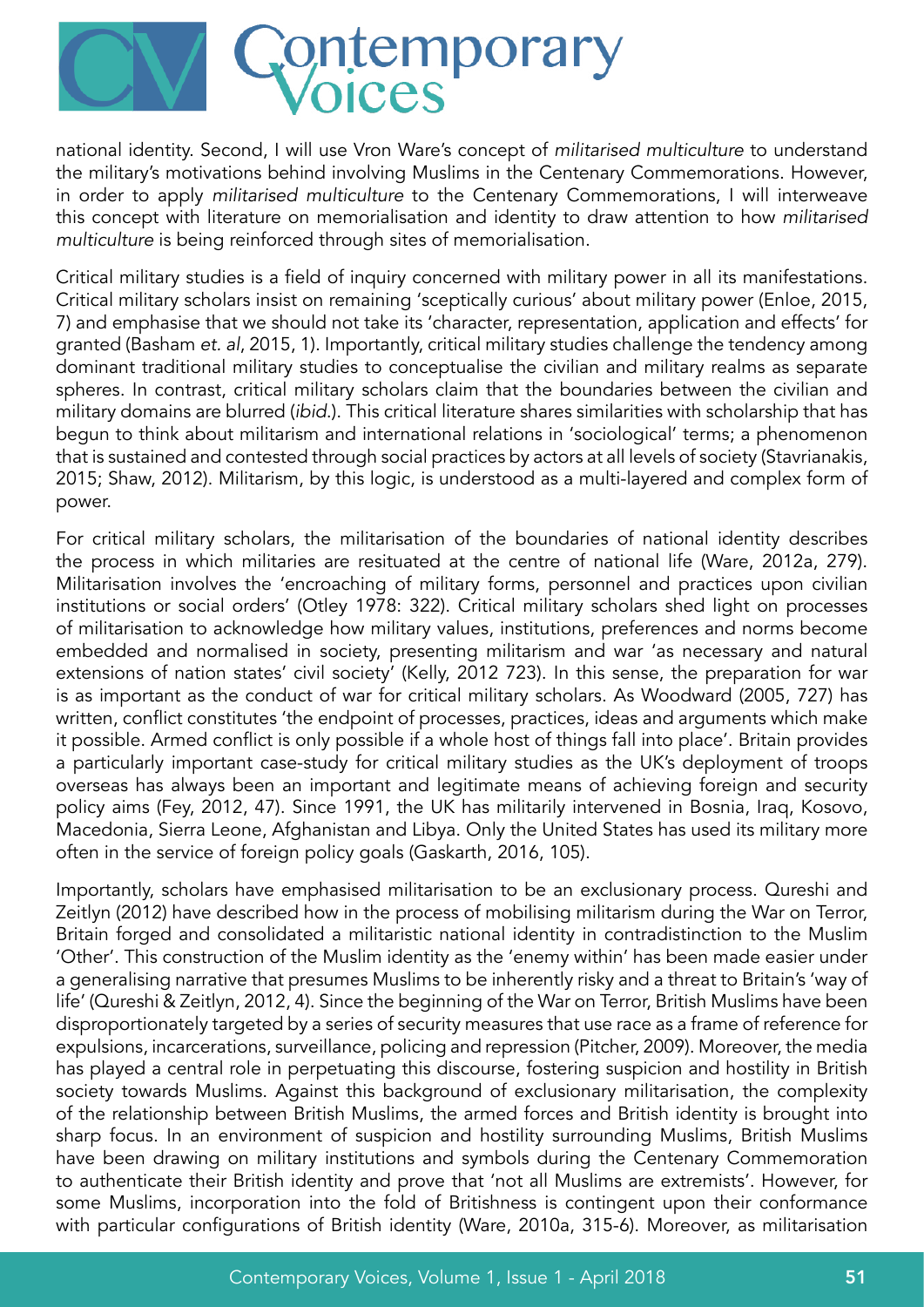

has been predicated on the exclusion of Muslims, the limited modes of inclusion into the national community are relatively precarious for Muslims and are always able to be called into question (ibid.).

To explain the military's motivations to include Muslims from the past and present in the Centenary Commemorations, I will use Vron Ware's notion of militarised multiculture. The concept, militarised multiculture, is Ware's most important contribution to the literature understanding the military's recruitment of ethnic minorities. Due to legal requirements and allegations of institutional racism, the armed forces have been recruiting ethnic minorities since the 1990s. Militarised multiculture explains how a visibly diverse army plays a key role in projecting a particular image of Britishness (Ware, 2012a, 256). Ware claims that a visibly diverse and progressive image of the armed forces reinforces militarisation in at least three ways. First, it works as a recruitment strategy to attract more ethnic minorities to join the forces. Second, it helps build support for unpopular foreign policies (Ware, 2012a, 279). Lastly, it conceals the endemic nature of institutional racism in the military and, more broadly, structural racism built into the fabric of postcolonial British society (ibid.).

However, there is a gap in Ware's work in connection to sites of memorialisation. Thus, in order to complete this article's theoretical framework I will bring in literature on memorialisation to demonstrate how militarised multiculture operates through sites of remembrance. Memorialisation is the process by which collectives remember and reflect on memories of the past. Jay Winter (2006) has written about how sites of remembrance and shared loss are pivotal in informing a shared sense of national identity. During the 2014 Centenary Commemorations, Britain's sense of being a tolerant, diverse and liberal nation has been informed by the memorialisation of the Muslim soldiers' sacrifice from WWI. According to Bongiorno (2014, 97), multicultural memories of military history mobilise a pluralistic notion of what constitutes the defence of the nation. One key argument of this article is that in sites of remembrance the strategic representation of ethnic minorities, as noted under militarised multiculture, is being reinforced through memorialisation. I will demonstrate how progressive values are being interwoven with Britain's military history, giving historical and virtuous legitimacy to contemporary processes of militarisation. By mobilising the memory of the Muslim soldiers' sacrifice from WWI, participants in the Centenary Commemorations are lending historical legitimacy to multilayered processes of militarisation.

The role of memory is also important for actors during the Centenary Commemorations who challenge the military's dominant historical narrative. The initiative of the Poppy Hijab, which I will focus on in the end of this article, has polarised opinion amongst British Muslims. Those who publicly reject the Poppy Hijab bring a number of things to light about militarism. For one, their opposition demonstrates the complexity and contested nature of militarism. However, the fear amongst these Muslims of being branded a 'traitor' or, worse, an 'extremist' for rejecting military institutions reveals how the Muslim identity has been externalised during the War on Terror as the boundaries and patterns of Britishness have been drawn along military lines. Moreover, by offering an alternative story of events, these actors are disrupting the idea that Britain's wars have been waged to promote values of diversity and liberty. Their counter-narrative tells a concealed history of racial discrimination of Muslims, which in recent years has been heightened under processes of militarisation during the War on Terror.

This article will be split into two main theoretical and empirical sections. To begin, I will outline my conceptual framework provided by insights from critical military studies and the literature surrounding memorialisation and identity. This section is split into four subsections. First, I will trace how the boundaries of British identity have been militarised during the War on Terror. This includes examples of the increasing presence of the military in civil-society and the equally important role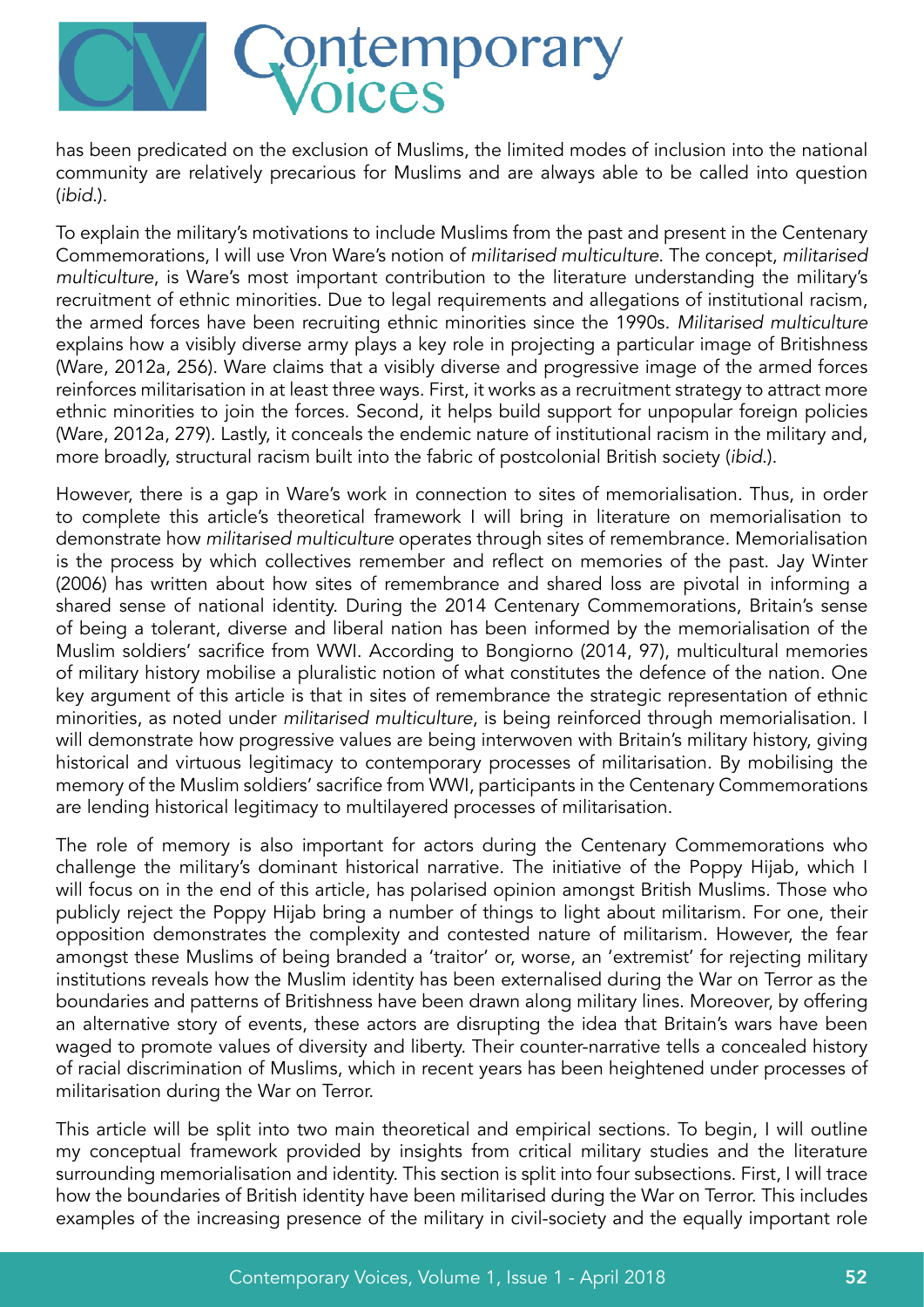

British society has played in (re)producing militarism. Moreover, scholars emphasising the banality of militarism will provide insights into how we can understand the Centenary Commemorations as sites of militarisation. Second, I will deal with the exclusion of the Muslim identity under processes of militarisation. The available modes of inclusion and exclusion open to Muslims during the War on Terror will provide ideas of how Muslims can exhibit particular configurations of British identity or risk coming under suspicion as an 'enemy' or a 'threat'. Additionally, it will be important to emphasise the UK right-wing media's role in these exclusionary dynamics because of their positive coverage of the Centenary Commemorations which I will cover in the empirical section. Under the third subsection, I will outline Vron Ware's important concept of militarised multiculture. This will be central to understanding the military's motivations to involve Muslims during the Centenary Commemorations. Finally, in the last section, ideas about memorialisation and identity formation in sites of remembrance will be sketched out. These insights will allow me to demonstrate how militarised multiculture can be stretched through time through the mobilisation of multicultural memories of British military history.

In the empirical section, I will analyse statements surrounding the 2014 Centenary Commemorations made by public officials, academics and Muslims online and in the media. The combination of Vron Ware's notion of militarised multiculture and ideas about memorialisation and identity will be used in the analysis. The aim of this chapter is to demonstrate my argument that sites of memorialisation represent complex, multi-layered forms of militarisation that garner support for war and reveal the shifting boundaries of inclusion and exclusion in the national community.

## *The Militarisation of British Identity*

This section will outline how the boundaries of British identity have been militarised during the War on Terror. The close connection between national identity and military service is a long standing Western tradition. As Krebs (2006: 16) affirms, throughout history military institutions have been 'shapers of nations'. This connection between national identity and militarism becomes most visible in times of war when the military and public support is mobilised behind the state. As with all wars, states look to build and consolidate a unitary and coherent national identity in order to sustain support for their efforts (Robinson, 2012).

During Britain's wars in Afghanistan and Iraq, the military was re-situated at the centre of British national life (Ware, 2010b, 1). As public support for the wars began to wane, the UK government and military embarked upon a considerable project of militarisation to increase the presence of the military in British society. In a 2008 'Report of Inquiry into National Recognition of our Armed Forces', the government and armed forces set out 'to identify ways of encouraging greater understanding and appreciation of the Armed Forces by the British public' (MoD, 2008, 28). Recommendations included increasing visibility of the armed forces–including wider use of uniforms in civilian areas – and improving contact between the military and civil society including public outreach programmes intended to build understanding and encourage support (MoD, 2008, 6-14).

Subsequently, the government created Armed Forces Day in 2009 as an annual celebration to celebrate the service of men and women in the British military. The military has also been used in unconventional settings such as providing strike cover for fire-fighters, standing in for private security contractors at the London Olympics in 2012, providing school citizenship classes and paramilitary leisure activities such as boot-camp fitness training (Basham, 2016a, 11). There have also been calls for the reintroduction of national military service to tackle youth knife and gun crime (ibid.). During the London 2012 Olympics, after the failure of a private security company to acquire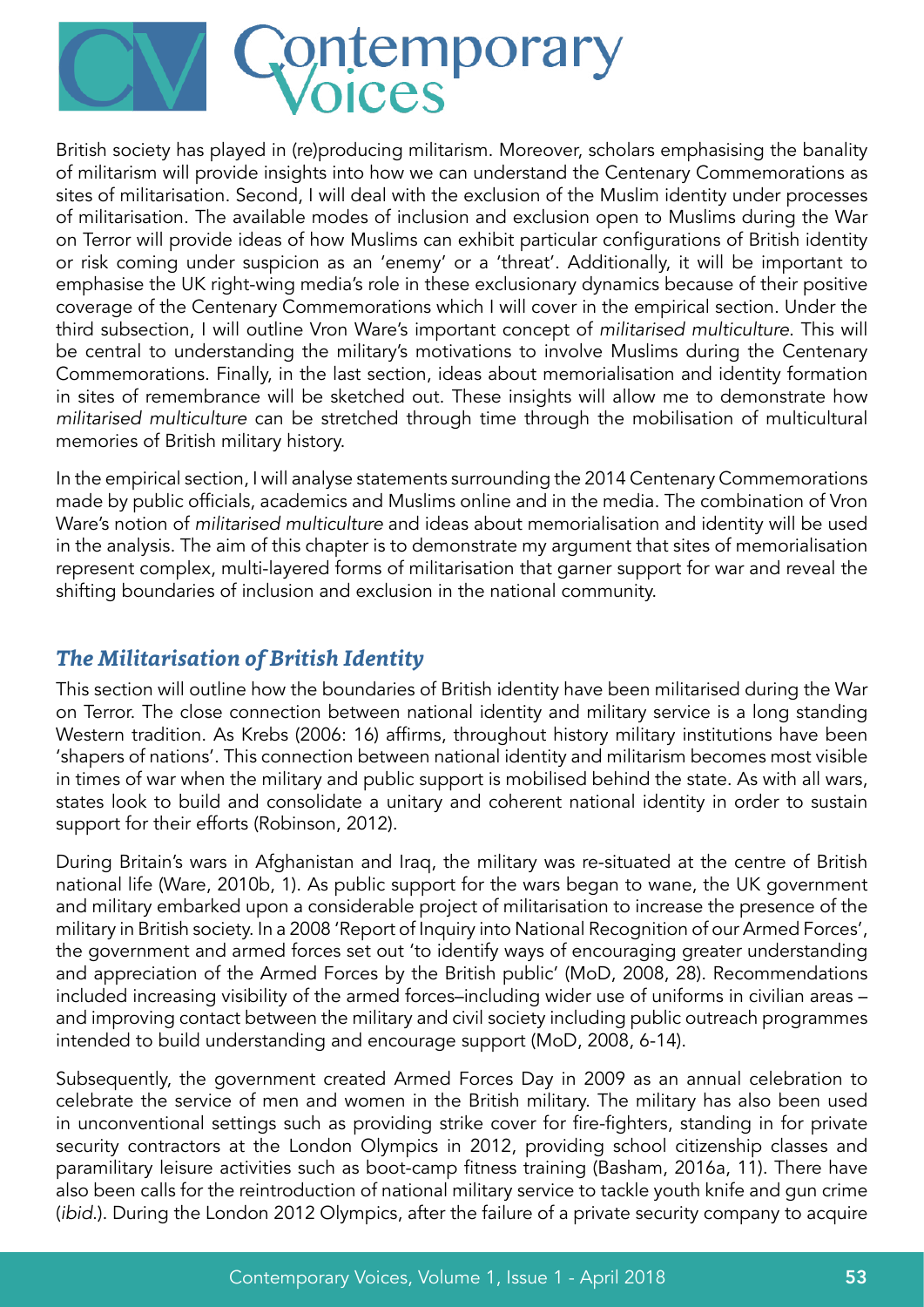

a large enough workforce, military personnel were deployed to provide security for the event in the biggest ever peacetime operation to protect UK airspace (Booth & Hopkins, 2012).

The military has also increased its presence in educational environments. Dubbed by critics as the 'militarisation of education', the armed forces predominantly target schools in working class areas of the UK, seeking to recruit youngsters (Sangster, 2012). Revealingly, military personnel make around 11,000 visits to secondary schools and colleges in the UK each year (ibid.). Moreover, since 2011 the government has spent over £45 million on education initiatives promoting a 'military ethos' in schools and £50 million to expand cadet forces in state schools (Forces Watch, 2015).

Misleadingly, the term militarisation 'often implies something being done to society by the military' (Basham, 2016a, 11). However, it is important to emphasise that military values, norms, preferences and institutions are embedded (and contested) by supporting actors in civil society as much as by 'top down' military pressure (Bernazzoli & Flint, 2009). 'Militarism', Basham (2016a, 11) rightly stresses, 'is not imposed'. In regards to sites of remembrance, the commemorative events in the UK town Wootton Bassett in 2007 provide a clear example of British society's participation in processes of militarisation through sites of memorialisation. In 2007, repatriated soldiers killed during the war in Iraq were transported through the UK town of Wootton Bassett. After a few months, these repatriations garnered attention in the town and spontaneous gatherings of up to a 1,000 people began to line the streets during the year to pay their respects to the dead soldiers. For critical military scholars Jenkings et. al (2012, 357), the unchoreographed and mature ways in which these crowds gathered to show their respect served as a clear example of how 'militarism is a process that also entails non-state actors behaving in non-orchestrated ways'.

For Bernazzoli and Flint (2009, 398) it is the 'banality' of militarism, in the sense of its (re)production in everyday practices and routines, which makes it so powerful. Quotidian celebrations of military institutions and values make militarism 'more than merely an elite ideology, or a set of beliefs with which state institutions indoctrinate the less powerful sectors of society' (Bernazzoli & Flint, 2009, 398). This includes the intrusion and acceptance of military symbols in popular culture. For instance, Vron Ware has noted how 'the figure of the solider is ubiquitous throughout the [British] media, constantly visible in news, military bulletins, films, digital games, forums, art and photography' (Ware, 2012b, 11). This diffuseness of militarism helps to normalise the military's presence, presenting militarism and war 'as necessary and natural extensions of nation states' civil society' (Kelly, 2012, 723). In regards to the suggestion that Muslim women should wear the Poppy Hijab we can see that this critical literature is useful for understanding how something as banal as wearing a commemorative piece of clothing can be a form of militarisation. The poppy, as an iconic symbol of British collective remembrance of military sacrifice (Basham 2016b), offers an example of how everyday interactions between people and military institutions can help to organise public spaces and people's bodies in accordance with military interests. In similar fashion, opponents of the Poppy Hijab can be understood as opponents of militarism. Their rejection of military symbols illuminates how militarism is a form of power that is multilayered, contested and constantly evolving.

#### *Militarisation and the Muslim Identity*

Pivotal to this article's discussion of the relationship between Muslims and the British armed forces, it is important to understand militarisation as an exclusionary process. In the process of mobilising militarism at home during the War on Terror, a militaristic British national identity has been forged and consolidated in contradistinction to the Muslim 'Other' (Qureshi & Zeitlyn, 2012). Notably, the contours of inclusion and exclusion under militarisation are constantly shifting. The 'Other' is not a fixed and immutable category, but is 'reformulated according to political circumstances as they vary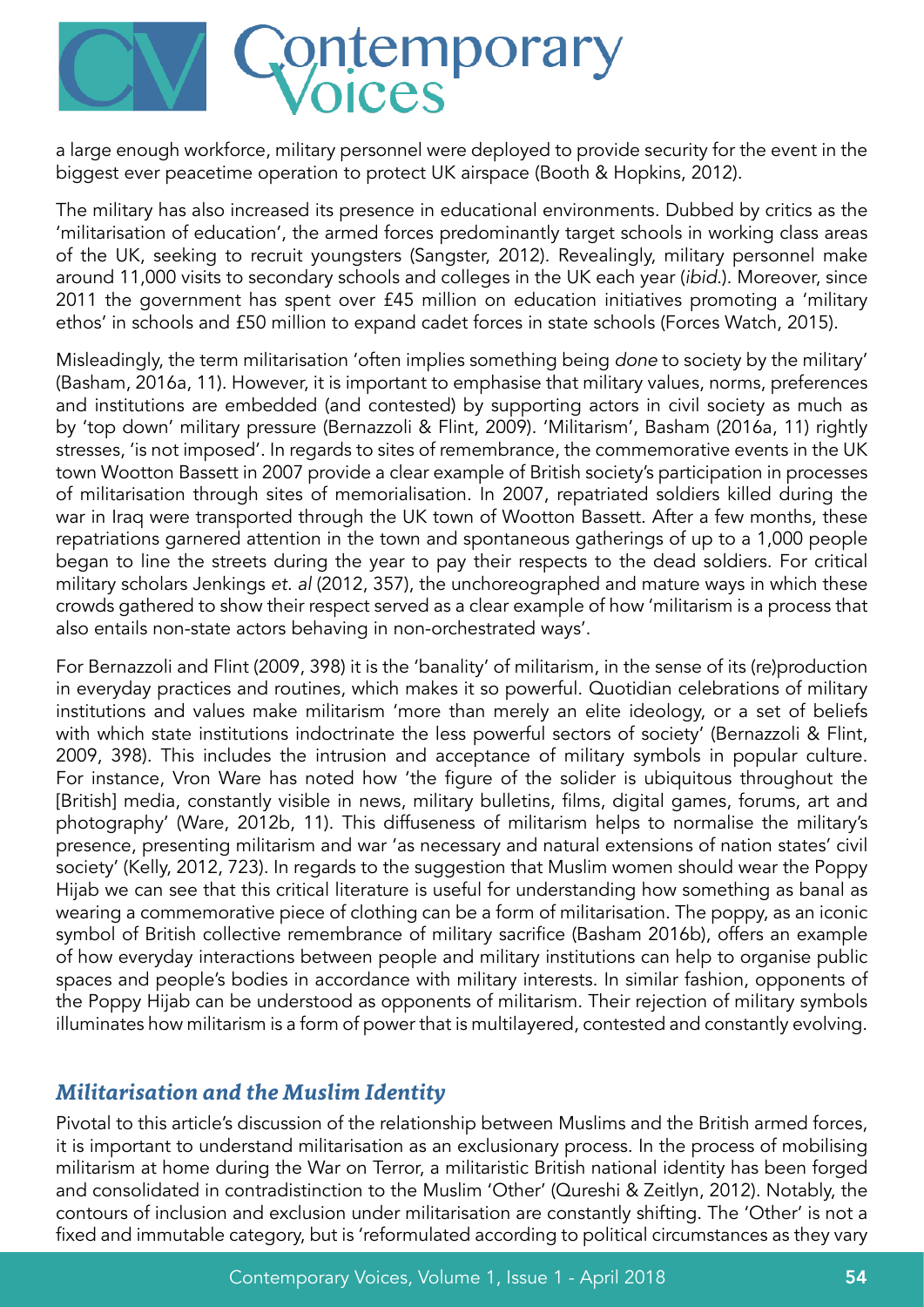

over time' (Roberts, 2004, 728). This explains how Muslim communities have been identified as the 'new' suspect community during the War on Terror whilst previously demonised groups such as the Irish community have been re-included into the fold of Britishness (Pantazis & Pemberton, 2009).

This transformation of Muslims into the mould of the 'enemy within' occurred, in part, through a range of security measures implemented to counter the threat of terrorism in Britain. The threat of 'home-grown' terrorism came to be acknowledged by UK authorities after it was revealed that three of the four bombers involved in the 7/7 terrorist attacks in London in 2005 were British-born males of Pakistani immigrants. However, under a generalising narrative that presumes Muslims to be inherently risky and a threat to Britain's 'way of life', these security measures disproportionately targeted Muslim people by using race as a frame of reference for expulsions, incarcerations, surveillance, policing and repression (Pitcher, 2009). In the initial stages of the war, the security services systematically built up 'widespread intelligence about particular groups or communities deemed potential security risks', rather than specifically targeting activities against individuals with demonstrable links to terrorist organisations such as Al Qaida (Fekete, 2004, 8). At each juncture of the Terrorism Act 2000, with amendments made in 2001, 2005 and 2006, the definition of terrorist offences and the police's powers expanded (Klausen, 2009, 404). Under the Anti-Terrorism Act, which granted the Home Secretary increased powers to outlaw suspect foreign terrorist groups operating within the UK, 31 out of 40 proscribed described themselves as mainly Islamic in inspiration (Birt, 2006, 695-6). By September 2004, 664 persons, nearly all of whom were Muslims, had been taken into detention without trial under anti-terrorism legislation (Modood, 2006, 47). Moreover, Muslims were disproportionately targeted in the upsurge of police stop-and-searches. Between 2001–02 and 2003–04 there was a 393 percent rise in stop-and-searches of Asians and Asian people were stopped nearly twice the frequency between 2003–04 and 2005–06 (Pitcher, 2009, 148). The result of this racially framed security policy is that by merely 'belonging to a particular community or group is, in itself, a security threat' (Fekete, 2004, 8).

In the UK, a racially charged narrative that demonised 'cultural representations' of Muslims and Islam ran alongside these security measures (Amin-Khan, 2010). In this narrative, Muslims have been aligned with 'backwardness' and 'barbarism'; a people 'obsessed with praying, veiling, intolerance towards others, demands for special treatment, regularly testing the tolerance and goodwill of 'host' countries' (Williamson & Khiabany, 2010, 86). This discourse, propagated in the media and by public officials, has homogenised all Islamic people as one, monolithic group. Islamic culture is constructed as static, immutable, fixed and cabined whilst 'pluralisms, contests and dissent that exist within the tradition' are closed off (Kapur, 2002, 217). These cultural representations have been key to the War on Terror, confirming the ways in which this discourse permeates through different levels of militarisation. This is connected to the ways in which the wars in Iraq and Afghanistan have been justified in language reminiscent of Britain's colonial era, with an 'enlightened' Western realm seeking to 'save' Muslims from 'barbaric savages' (Mutua, 2001). This narrative works to reinforce militarism by formulating the War on Terror into a Manichean format of 'good' versus 'evil'. Moreover, as Edward Said (1997, xxii) has written, the central role of the nation in producing sentiments of alienation amongst minority communities (e.g. through security measures) is eradicated in this exclusionary discourse:

'much of what one reads and sees about Islam… represents the aggression as coming from Islam because that is what "Islam" is. Local and concrete circumstances are thus obliterated. In other words, covering Islam is a one-sided activity that obscures what "we" do, and highlights instead what Muslims and Arabs by their very flawed nature are'.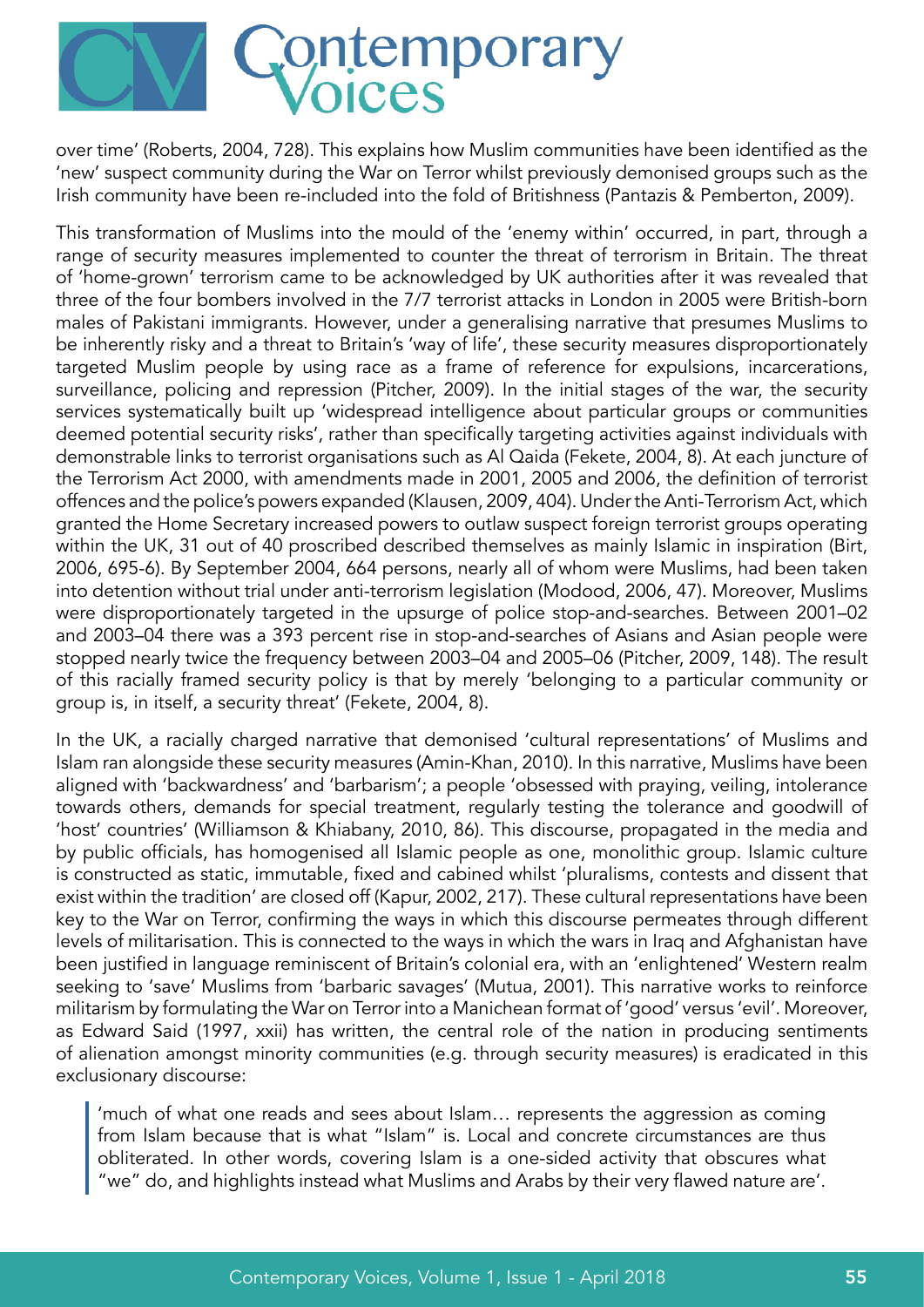

The British right-wing media (including The Daily Mail, The Sun and The Telegraph) has played a central role in perpetuating this narrative. Tellingly, in a report by the European Council against Racism and Intolerance (ECRI) in 2016, the UK's right-wing press was damned for using 'offensive, discriminatory and provocative terminology' in relation to Muslims (Dearden, 2016). Moreover, in 2017 British media organisations were forced to retract and correct a 'consistent stream' of inaccurate and misrepresentative stories in the news which predominantly associated Muslims with violence and extremism (Sherwood, 2017). It is worth noting the powerful influence which the rightwing media has on British political and social discourse. The Daily Mail, The Sun and The Telegraph are amongst the most read newspapers in both print and online in the UK (Ponsford, 2015). Indeed, according to a 2016 poll by YouGov, the British press is said to be the 'most right-wing in Europe' (Dahlgreen, 2016).

In this context of exclusion, how have Muslims been expected to integrate during the War on Terror? Crucially, the construction of the Muslim 'enemy within' contains within it an important dichotomy that distinguishes between 'moderate' and 'extremist' Muslims. As Mamdani (2002, 766) has written, after 9-11 the discourse surrounding Muslims shifted from one associated with Samuel Huntington's famous Clash of Civilisations theory, which 'demonized Islam in its entirety', to a more moderated discourse which distinguished between 'good Muslims' and 'bad Muslims'. By the same token, this good/bad Muslim dichotomy is similarly expressed in the notion of the 'moderate' versus the 'extremist' Muslim. For instance, in 2006 Michael Gove (2006), the ex-Secretary of State for Justice, wrote in The Guardian newspaper that the government should do more to 'engage with moderate Muslims' in order to tackle extreme Islamist ideology. For Gove, engaging with the 'moderate' Muslim would broaden the debate 'beyond the agenda of the most theologically conservative and politically militant [Muslims]'. As Back et. al (2002, 450) argue, 'the injunction to be moderate is ultimately the precondition for inclusion within the space offered to minority communities'. This dichotomy between 'moderate' and 'extremist' offers Muslims a choice of endorsing a particular kind of (militarised) British national identity or to come under suspicion as 'obscurantist and isolationist, or rejectionist, anti-West and possibly a supporter of violence and terrorism' (Birt, 2006, 693).

These modes of inclusion and exclusion are useful for thinking about British Muslims who either join or publicly venerate the military as a way to demonstrate their British identity. As an institution at the centre of British life, sites of remembrance offer a symbolic and institutional apparatus for Muslims to exhibit their British credentials and prove they are not an enemy of the state. As we will see in the discourses surrounding the 2014 Centenary Commemorations, acts of remembrance frequently give way to discussions of Muslims using sites of memorialisation to prove their Britishness and steal attention away from extremists. On the other hand, opponents of the Poppy Hijab who reject military institutions are anxious to not be labelled an 'extremist' for their unorthodox position.

### *Militarised Multiculture*

Focusing attention on the military, I will explore Vron Ware's concept of militarised multiculture to understand the military's motivations to include Muslims in the Centenary Commemorations. In relation to the armed forces' recruitment of ethnic minorities, militarised multiculture helps us to understand how a visibly diverse army plays a key role in mediating a progressive image of British identity (Ware, 2012a, 256). Militarised multiculture captures the ways in which ethnic minority soldiers are presented by the military to the public, for example through advertisements. In this way, militarised multiculture speaks to a superficial form of multiculturalism where ethnic minorities are used in a tokenistic manner to uphold a progressive, liberal image of Britain.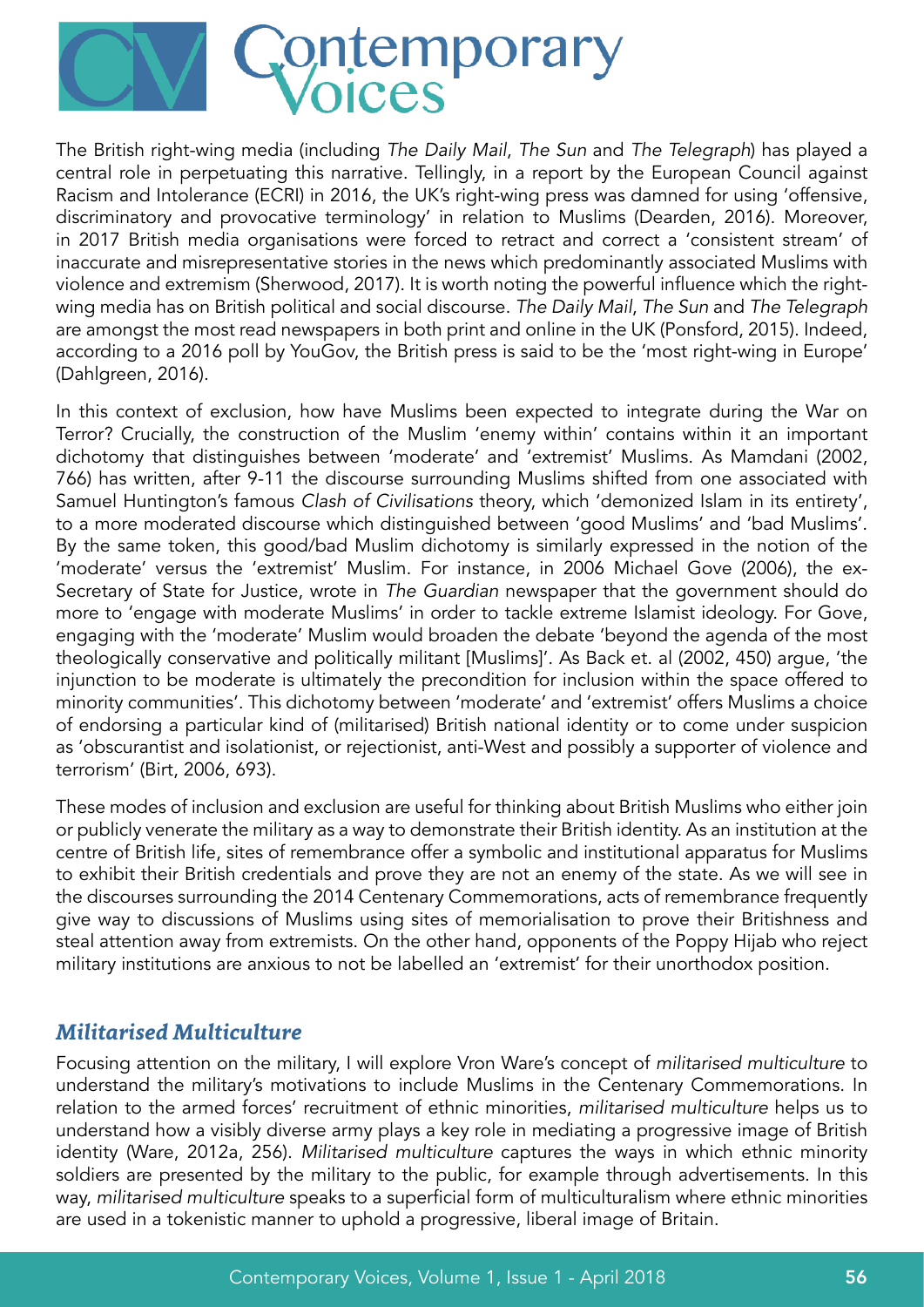

To illustrate her concept, Ware (2012a, 280) uses the example of an image in an exhibition opened by the Ministry of Defence in 2002, entitled, 'We Were There'. The exhibition was intended to be a tribute to the contribution made to Britain's defence by ethnic minority communities over the past 250 years. The image that Ware draws attention to showed a British Muslim soldier 'giving thumbs up to a Chinook helicopter delivering aid, explained by a caption that read: 'Flight Lieutenant Sohail Khan in Pakistan where he helped with the earthquake relief effort' (Ware, 2012a, 281). For Ware (2012a, 282), by celebrating how a Muslim uniformed man was 'bringing aid to the vulnerable in the interests of British security', the image suggested that 'military service was not about fighting Muslim antagonists, it was about helping them'. This sort of strategic representation does work for militarisation in at least three ways. First, by posturing a multicultural image with a commitment to cultural diversity, the military is 'repositioned in the centre of national life' (Ware, 2012a, 279). Second, this process works as a recruitment strategy to attract more ethnic minorities to join the forces. Third, it helps to build support for unpopular foreign policies, 'or at least allaying public unease at the horrific costs entailed in endless deployments' (ibid.).

Ware also situates militarised multiculture in the context of the rise of Islamist extremism and the threat of British Muslims being vulnerable to radicalisation. Against this background, the recruitment and representation of Muslims in the military is used to counter extremist ideology and, as Ware (2012a, 282) asserts, 'to manage the risk of 'home-grown terrorism''. As I will delineate in the empirical section, the memorialisation of Muslim soldiers during the Centenary Commemorations involved mobilising multicultural representations of the armed forces to counter extremist ideology in the War on Terror.

Another important feature of militarised multiculture is how this virtuous image of Britishness conceals the endemic nature of institutional racism inscribed in British institutions. Following public allegations of racist bullying and discrimination in the armed forces, since the 1990s the British military has been undergoing significant changes to increase the role of ethnic minorities in its ranks. Steps taken by the armed forces to be a more accommodating employer for ethnic minorities have included introducing religiously sensitive dress codes and food preparation, increasing outreach schemes and specialist recruitment teams that target ethnic minority communities and monitoring race relations activities (Basham, 2013, 113). Furthermore, in 2005 Muslim, Buddhist, Sikh and Hindu chaplains were appointed to provide a support network for soldiers of religious minorities.

As well as adapting to wider normative changes in society, a range of regional and domestic equality legislation has placed responsibilities and obligations on armed forces across the Western world to better represent their respective populations. These include, on a national basis, 'The Race Relations (Amendment) Act 2000, the Equality Act 2006, and the Equality Act 2010', and regionally, 'a number of European Union Directives in the area of E&D and human rights (Hussain & Ishaq, 2016, 36). Furthermore, not only does Ware point out how ethnic minorities serve as a strategic asset at home, but also how they are used strategically abroad. After a decade of disastrous military expeditions, Britain learnt that 'a better knowledge of 'culture' and specifically of 'cultural difference' was an essential tool in modern warcraft' (Ware, 2012b, 10). The deployment of Muslim soldiers in Afghanistan to operate as intermediaries between the military and Afghan people is a clear example of this (Ware, 2012a, 21-22). Indeed, the UK government would not have been able to conduct military operations in the War on Terror without recruiting soldiers from Commonwealth countries (Ware, 2012a, 280). However, despite these efforts the military has continuously been struggling to gain more Muslim recruits. As of 2016, there are 650 Muslims serving in the UK armed forces, representing only 0.33% of the armed forces as a whole (MoD, 2016). Moreover, only 42% of ethnic minority personnel are from the UK, with the remaining 58% coming from foreign and Commonwealth countries (ibid.).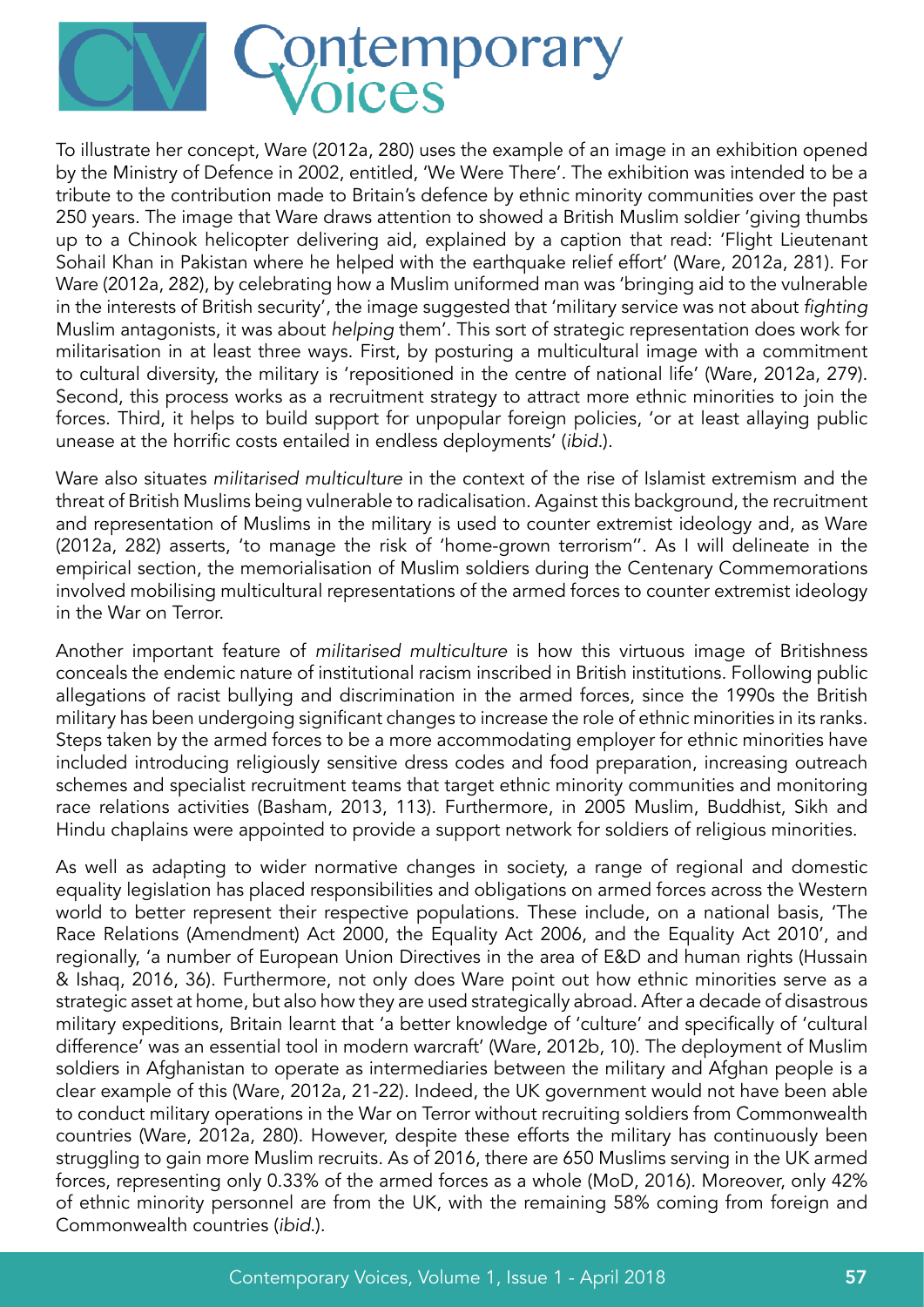

Paradoxically, institutional racism is both a motivation and an obstacle for the armed forces to recruit more ethnic minorities. In an important study, Hussain and Ishaq (2002) provide polling data on British Pakistani Muslims' perceptions of the Armed Forces. Importantly, the authors find that the majority of those questioned believe institutional racism to be the main reason why Muslims would not join the military (Hussain & Ishaq, 2002, 604). Victoria Basham (2009a; 2013) has also written extensively on the issue of institutional racism in the armed forces. Through interviews with sexual and ethnic minorities in the military, she reveals the realities of bullying, harassment and discrimination in the ranks. The conclusion she draws from her fieldwork is that despite the military's efforts to recruit minorities, the armed forces 'continues to privilege white, heterosexual male ways of being over those of 'others'' (Basham 2009a, 412). This is largely because the institutional racism within the military is a reflection of structural racism in wider British society. Paraphrasing Cynthia Cockburn (1989, 217), Basham states that the armed forces' diversity policy may 'give disadvantaged groups a boost up the ladder' but the 'structure of that ladder and the disadvantages it entails' remain in place' (Basham 2013, 113). Against this background, it is clear what kind of work a visibly diverse army can play in constructing a progressive, liberal veneer for the British military.

As we have seen, Ware's notion of militarised multiculture is useful for understanding the intentions of the military during the 2014 Centenary Commemorations. However, a gap in Ware's work is applying militarised multiculture to sites of memorialisation. In sites of memorialisation, the role of memory in producing shared national experiences is crucial to processes of militarisation. Before turning to the empirical section, I will outline the powerful role of memory in sites of remembrance to complete this article's theoretical framework. As I will discuss, memorialisation reinforces Vron Ware's notion of militarised multiculture, in relation to the military's strategic representation of ethnic minorities to inform a progressive sense of national identity.

#### *Memorialisation*

The role of memory in processes of militarisation is significant because of the powerful role it plays in forging a shared sense of national identity. Following Jay Winter (2006, 18), we can understand 'collective memories' as powerful social constructions: key to the formation of identities, both personal and national. In sites of remembrance, a sense of 'collective memory' is created 'when collectives come together to recall significant events, events which tell them who they are as a group' (Winter, 2006, 154). This conceptualisation of memory is useful for understanding Britain's annual remembrance commemorations which involve mutually inclusive rituals, symbols and stories of remembrance, subscribed to widely in British society (Mycock, 2014, 107). British war commemoration typically draws upon shared experiences and memories of past conflicts, encouraging sites of shared loss (ibid.).

According to Paul Gilroy (2005, 2006), the memories of Britain's previous wars play a central role in mediating the relationship between British identity and Muslims during the War on Terror. Gilroy has discussed how a 'melancholic' memory of Britain's lost imperial stature continues to shape the dominant cultural and psychological dynamics of British society. Through his notion of British 'postcolonial melancholia', Gilroy explains how the UK has comes to terms with its loss of imperial status through an assertive and discriminatory British nationalism along racial lines. For example, expressions of a 'thwarted desire for greatness, for the need to retain a place at the top table, and to the pleasures of punching above our weight' are explained as aftershocks of the nation's loss of Empire (Gilroy, 2006, 30). Moreover, Britain's longing for greatness reproduces an 'imperial impulse' directed towards inferior subjects like immigrants and Muslims (Roberts, 2008, 164). Importantly, postcolonial melancholia diverts British culture into the 'arid pleasures of morbid militaria' (Gilroy,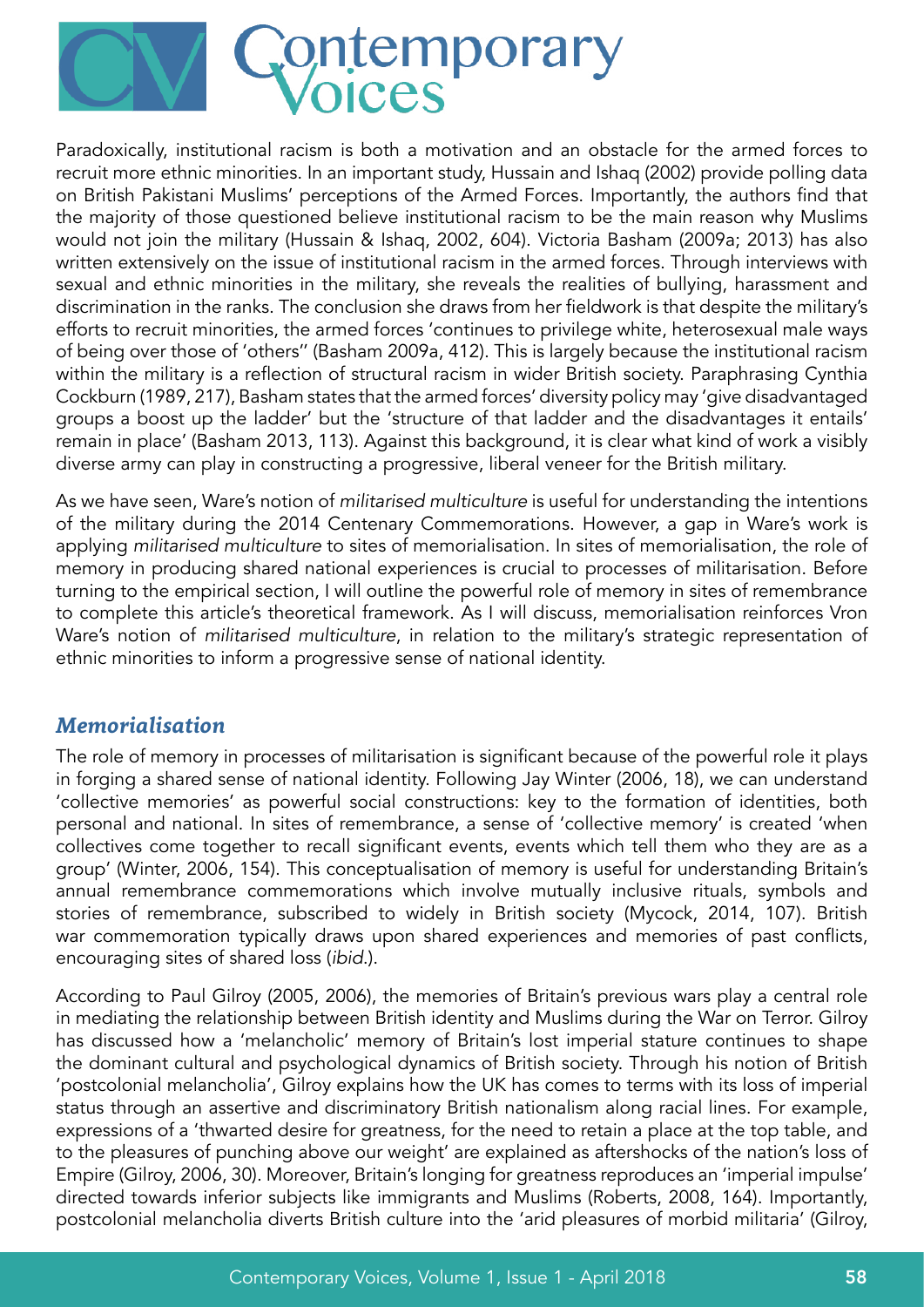

2005, 434), in part, through the memorialisation of war. In contemporary negotiations of identity during the War on Terror, Gilroy (2006, 30) focuses our attention on how 'a heavily filtered and simplified projection of plucky British struggle against Nazi Germany has been brought back into the centre of our embattled public culture':

'Why is that war celebrated as the very core of national identity by people too young to be touched by living memory of it? Why do all of Britain's subsequent conflicts acquire irrefutable legitimacy if they can be presented as its analogs or extensions? Why has life in that wartime been moulded to represent the last occasion on which authentic, undiluted, monocultural Britons were absolutely certain as to who they were and what they stood for?'.

Here, we can extract an important idea from Gilroy's work. His notion that Britain's subsequent conflicts can 'acquire irrefutable legitimacy' through memory of past conflicts is pertinent regarding the Centenary Commemorations and the War on Terror. As I will highlight, the remembrance events have featured discourses which attempt to universalise certain values across British military history, lending legitimacy to Britain's contemporary efforts in the war against extremism and terrorism.

However, contra Gilroy, rather than presenting an 'authentic, undiluted, monocultural' notion of Britishness, the 2014 Centenary Commemorations have involved a considerable effort to shed light on the contribution of Muslim soldiers to Britain's efforts during WWI. These efforts can be seen as attempts to mobilise ideas of Britain as a tolerant, liberal and diverse society. As Bongiorno (2014, 97) has written, regurgitating multicultural memories of military history mobilises a pluralistic notion of what constitutes the defence of the nation. In this way, sites of memorialisation bring historical context to Ware's notion of militarised multiculture. By stretching militarised multiculture through memory, the liberal image of Britain takes on timeless proportions. As a matter of comparison, Australia has also attempted to recover a kind of multicultural history of its armed forces in recent years during its version of remembrance commemorations. These efforts have focused on reviving the contribution ethnic minorities made to the Australian and New Zealand Army Corps during WWI, which has been largely neglected in history. Commenting on these attempts in Australia, historian John Hirst has called this mode of argument 'contribution history', in which a seemingly timeless history of multiculturalism lends validity to the contemporary situation surrounding national identity:

'In its continuing search for legitimacy multiculturalism has declared itself ancient. Australia, it is claimed, has always been multicultural. Its population has always been diverse…. Its society is the summation of the 'contributions' made by the various ethnic groups which have constituted its population' (Hirst, 2006, 68).

In the context of Britain's Centenary Commemorations surrounding Muslim soldiers from history, memorialisation strives to counter the effects of time by perpetuating 'a static and eternal image of an idealized and polished past' (Renard, 2008, 296). A timeless memory of British militarised multiculture 'enshrines the past and sets it in stone' (Renard, 2008, 303). This remaking of military history along multicultural lines manages to construct 'a history that is immutable, sacred and free of rancour and political division, a history that can justify the existence of the nation and remain relatively uncontested' (Mckenna, 2014, 167).

However, memorialisation must also be understood as a contested process. As Winter has written, memory today is 'a source of fractured national, ideological, and cultural forms, forms which are resistant to linear reconstruction' (Winter, 2006, 19). This contested nature of military memories is underlined by how sites of memorialisation can be used in different ways for different political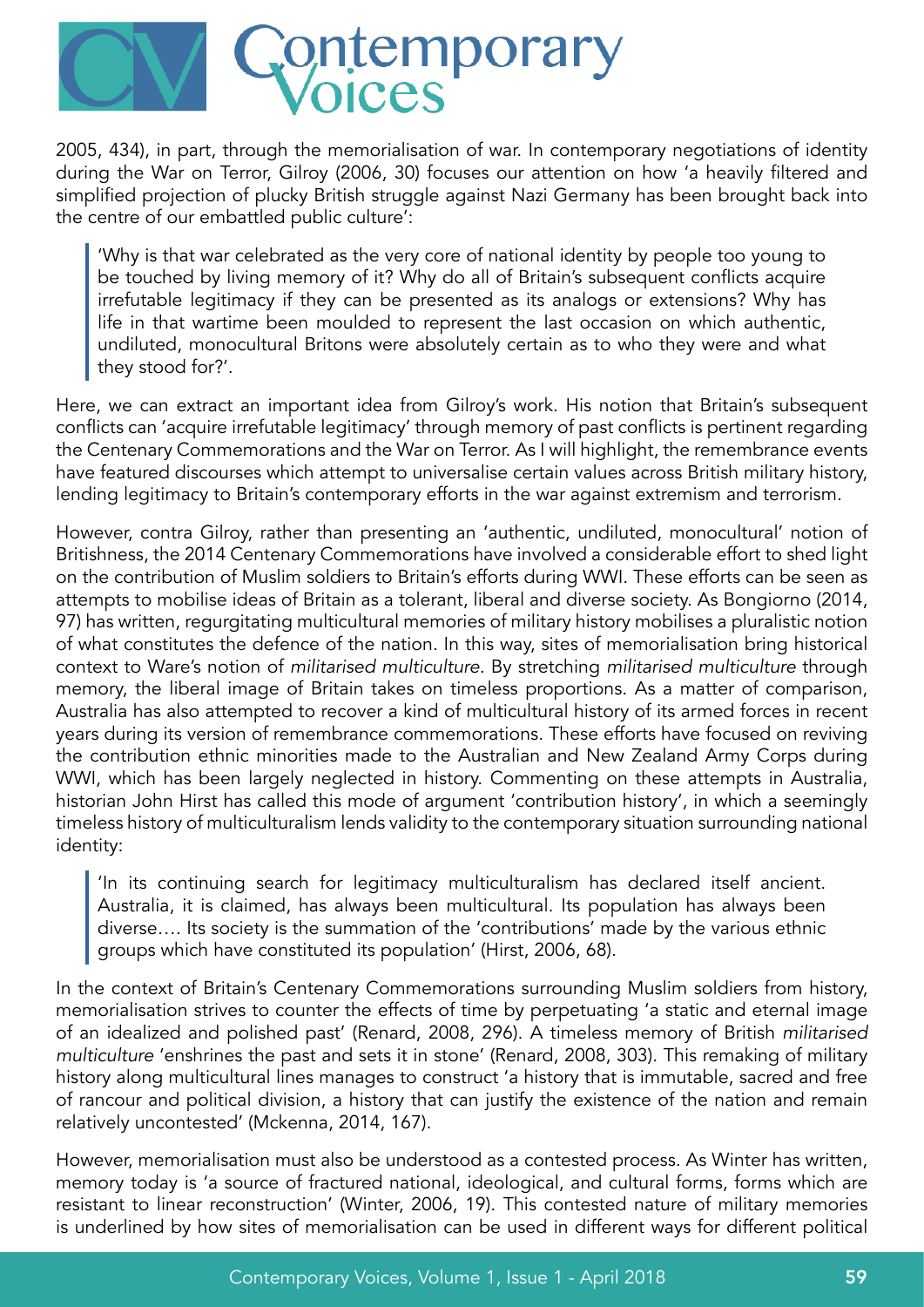

agendas. For instance, British pacifists use the annual remembrance commemorations to shed light on the horror, waste and tragedy of WWI to legitimise their anti-militarism stance (Winter, 2006, 287). Similarly, in Rwanda memorialisation has been key to contemporary methods of conflict prevention after the brutal civil war and genocide which tore the country apart in the early 1990s. Williams Nkurunziza, the Rwandan High Commissioner, claimed that memorial sites remind Rwandans of the 'failure' of 1994, helping the Rwandan nation to defend itself 'against a recurrence of genocidal ideology' (quoted in McCann, 2013).

Who or what group has the greatest control over memories is important in defining dominant historical narratives. In the context of Britain's remembrance commemorations it is clear that military preferences predominantly infuse sites of memorialisation. Notably, Mycock (2014, 101,) has linked the memorialisation of WWI during Britain's 2014 Centenary Commemorations to the military's desire to recruit more soldiers, arguing that the promotion of commemorative acts and patriotic national myths has been 'driven by a need to justify the scale of losses in [WWI] in the name of the British nation… not least so that others might risk their lives in future wars'.

The construction of dominant historical narratives can subjugate alternative memories which pose a different story of events (Noon, 2004, 341). In other words, the rhetorical construction of memory can be 'concocted at the expense of other historical narratives and to the actual detriment of other humans' (Noon, 2004, 342). Moreover, Bongiorno (2014) has highlighted the danger of including everyone in participating in national commemorative rituals 'if the terms of that inclusion remain unequal'. As he states, 'it becomes easier to criticize as ungrateful those who remain aloof, and as disloyal or even dangerous those sufficiently bold to offer critique' (Bongiorno, 2014, 96). These points are relevant in regards to British Muslims' relationship to the British military and commemoration. In the final part of this article's empirical section, I will give voice to Muslims who contest the dominant narrative instituted during the Centenary Commemorations.

#### *The 2014 Centenary Commemorations*

In this empirical section, I will explore the initiatives intended to draw positive connections between Muslims and the British armed forces during the 2014 Centenary Commemorations. These initiatives coincided with an intensification of the War on Terror including the rise of the extremist terrorist organisation Isil in the Middle East and the controversies surrounding young British Muslims travelling to fight in the Syrian civil war alongside enemy jihadists. In this context, there was increasing pressure on Muslims to challenge stereotypes associating them with extremism and to demonstrate their contribution to British society.

These sites of memorialisation reveal militarisation to be a multilayered form of power that plays an important role in drawing the boundaries between inclusion and exclusion in the national community. In order to demonstrate my argument, I will begin by looking at a statement surrounding the Centenary Commemorations by the head of the British army. Subsequently, statements supporting the memorialisation of the esteemed Muslim soldier Khudadad Khan will be reviewed. These examples shed light on the military's exploitation of sites of memory to gain more recruits and to legitimise Britain's campaign in the War on Terror. The combination of Vron Ware's notion of militarised multiculture and the powerful role of memorialisation will be used in the analysis. Thereafter, I will look at the case of the Poppy Hijab. This section will be split into two parts. First I will explore the arguments of 'advocates' of the Poppy Hijab, followed by the opinions of 'opponents'. Both these Muslim voices reveal the multilayered and contested nature of militarism, the power of memorialisation in military settings and the ways in which military institutions and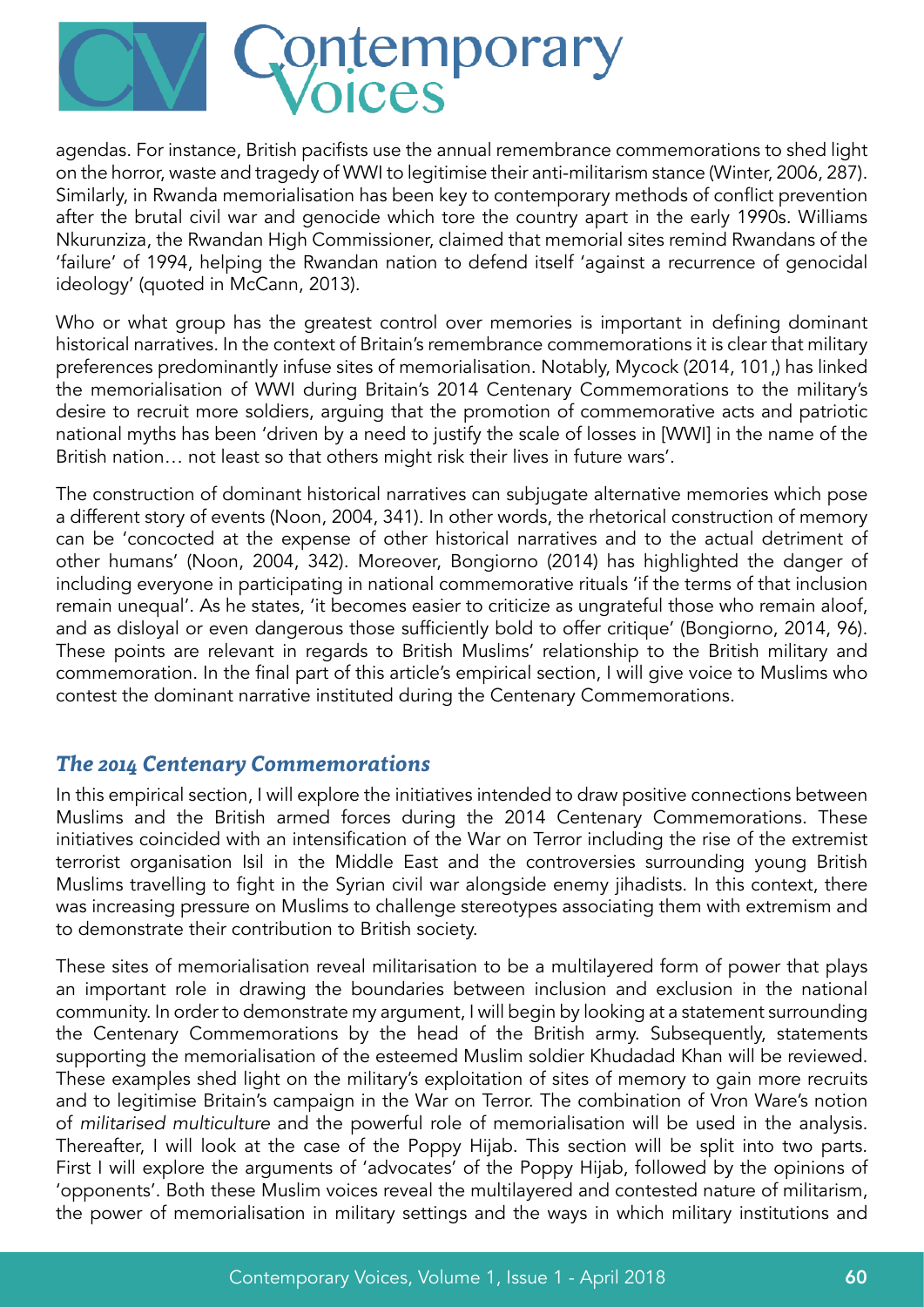

symbols act as markers of British identity. I will also show how the coverage of the Poppy Hijab by the right-wing media reinforces the limited modes of belonging available to British Muslims.

As an indication of the desperate times of under-recruitment in the military, military officials have been candid about the use of the Centenary Commemorations to attract more Muslim soldiers. In an interview with the BBC (Malik, 2017) surrounding the military's relationship to British Muslims, head of the British Army General Sir Nick Carter acknowledged the role of memorialisation in the military's recruitment strategy. In the context of the military's endemic recruitment difficulties during the War on Terror, Carter (quoted in Malik, 2017) responds to a journalist's question asking what the army needs to do to recruit more British Muslim soldiers:

'It comes back to understanding what we share in common. It comes back to understanding that the British Army, in support of our government's policy [the War on Terror], stands for values and standards which are I think common to all of our society and particularly the Muslim society that we're seeking to recruit from. I think it's about reminding ourselves that we've got this extraordinary shared historical legacy and that's very resonant as we commemorate the 100*th* Anniversary of the First World War where many Muslim soldiers lost their lives in support of what the British Army and our government was trying to do at that stage'.

In this quote, the role of values and memory prove to be a central component of the armed forces' recruitment strategy. Indelible values associated with military power are constructed in Carter's attempts to blur the boundary between recruitment and remembrance. Carter universalises unspecified 'values and standards', which underpin the government's War on Terror, across British society. Moreover, he claims these values to be compatible with the apparently monolithic 'Muslim society', disregarding the 'pluralisms, contests and dissent that exist within' Muslim communities (Kapur, 2002, 217).

The memorialisation of Muslim soldiers from WWI is central to Carter's strategy to attract more Muslim soldiers. He highlights how the memory of the Muslim soldiers who died during WWI can be re-invoked as a powerful reference point of the contribution which Muslims have made to Britain in the past, and therefore can make in the future. In line with Ware's notion of militarised multiculture, Carter discloses the military's strategic representation of ethnic minorities as a central part of its recruitment technique. In this context, however, militarised multiculture is given historical validity as the close relationship between Muslims and the armed forces is framed as an 'extraordinary shared historical legacy'. In the words of Hirst (2006, 68), the military has declared multiculturalism 'ancient'. This mythology of amity between Muslims and the military distorts the vexed history of exclusion Muslims have suffered in Britain. Moreover, to the benefit of the military's recruitment aims, such a progressive image of British-Muslim relations conceals the institutionalised racism that plagues the armed forces. This rhetorical strategy is indicative of Renard's (2008, 296) conception of the capacity for memory to 'stop time': '[a] static and eternal image of an idealized and polished past' is projected, bestowing the values of diversity and exceptionalism on British military history. Moreover, values underpinning the UK's wars are constructed as essential qualities of Britishness, serving to legitimise both the military's attempts to recruit more Muslim soldiers and their efforts in the War on Terror.

### *Khudadad Khan*

The memory of the British Muslim soldier Khudadad Khan who served during WWI has provided the military with a heroic protagonist to personalise this narrative. In October 2014, army officials,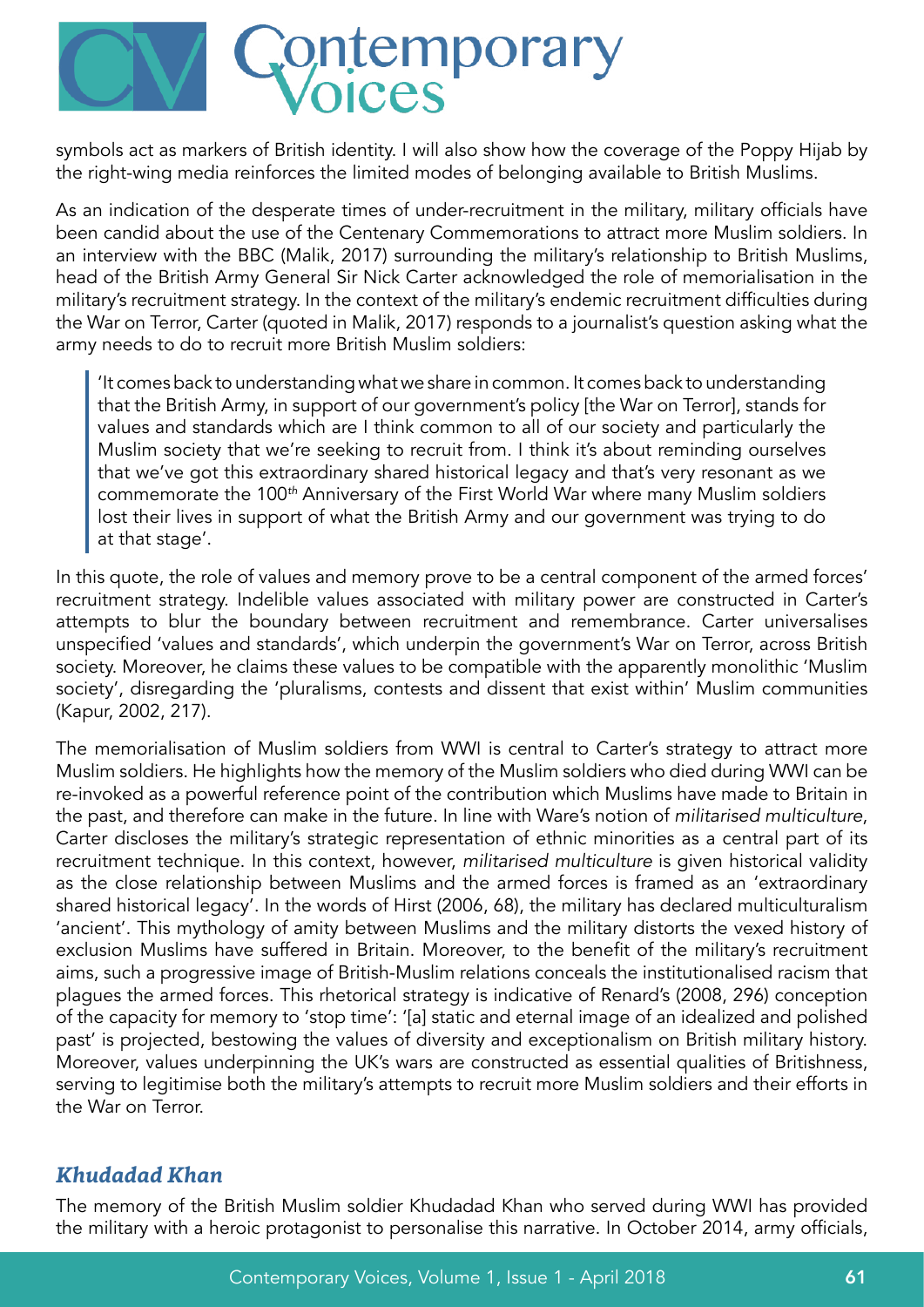

peers, MPs, historians and religious leaders signed a letter in The Telegraph calling for greater recognition of Khudadad Khan, the first Muslim to be awarded the Victoria Cross (the highest accolade of the UK's honours system) in 1914. This letter was written on the same day as the Minister for Communities led formal tributes to Khudadad Khan. And on the following year, on the 6<sup>th</sup> March 2015, MP Eric Pickles presided over the laying of a memorial paving stone for the soldier's sacrifice. The supporting actors in these various sites of memorialisation eulogised Khan's service to the nation by retelling the Muslim soldier's bravery and heroism on the Western Front. For example, in the letter written in The Telegraph, it begins with the story of Khan's courageous activities on the battlefield:

'As the line was pushed back, the machine gunner, badly wounded and massively outnumbered, held off the German advance long enough for Indian and British reinforcements to arrive and prevent the enemy making the final breakthrough. He was the sole survivor of his team' (Dannatt et. al, 2014).

Supportive statements surrounding Khan's memorialisation underscore the multi-layered processes of militarisation infusing these sites of memory. For instance, returning to the letter of support for Khan's memorialisation, according to the writers the sacrifice of Muslims for the nation must be recollected in order for contemporary multiculturalism to be realised:

'It is important today that all of our children know this shared history of contribution and sacrifice if we are to understand fully the multi-ethnic Britain that we are today. The gallant Sepoy Khan embodies that history' (Dannatt et. al, 2014).

Again, 'the shared history of contribution and sacrifice' is mobilised, evidencing militarised multiculture through memorialisation. The Muslim identity of Khan is used as a reminder of Britain's history of accepting and promoting diversity in the 'on-going battle of Britishness' (Ware, 2012a, 279). In this way, the memorialisation of Khan is used to characterise Britain's attachment to multiculturalism as a historical and ongoing commitment. Both Britain's troubled history of domination and exploitation which typify the colonial experience for many ethnic minorities (Bongiorno, 2014), and the contemporary circumstances of marginalisation of Muslims in the UK during the War on Terror, are washed over. Through memory, Britain's military and its wars accumulate an eternal image of progressive diversity and causal justness.

Importantly, the memory of Khan's heroism has also been used in support of the government's fight against Islamist extremism. Against the backdrop of young British Muslims leaving to fight for extremist groups like Isil in the Middle East, Muslim academic and one of the signatories of the letter in The Telegraph Dilwar Hussain (quoted in Malnick, 2014) explains how Khan's memorialisation can be useful to counter extremist ideology.

'the quiet dignity of our commemoration of Khudadad Khan's bravery and service is perhaps the most powerful riposte we could possibly send to the sickening extremism of Isil' (Hussain quoted in Malnick, 2014).

Memorialisation in this context serves to transport Khan's heroic soldiering from the Western Front to the febrile streets of contemporary Britain where young British Muslims are turning over to enemy lines. Effectively, Khan is transfigured into a symbolic recruiting sergeant for the contemporary armed forces. As Ware has written, his memory is mobilised to 'manage the threat at home' (Ware, 2012a, 282). A wider point can also be made here in relation to the legitimacy of the War on Terror. By recollecting the memory Khan's heroism, an essential national spirit is mobilised in favour of Britain's contemporary efforts in the War on Terror. The twin notions of diversity and just cause are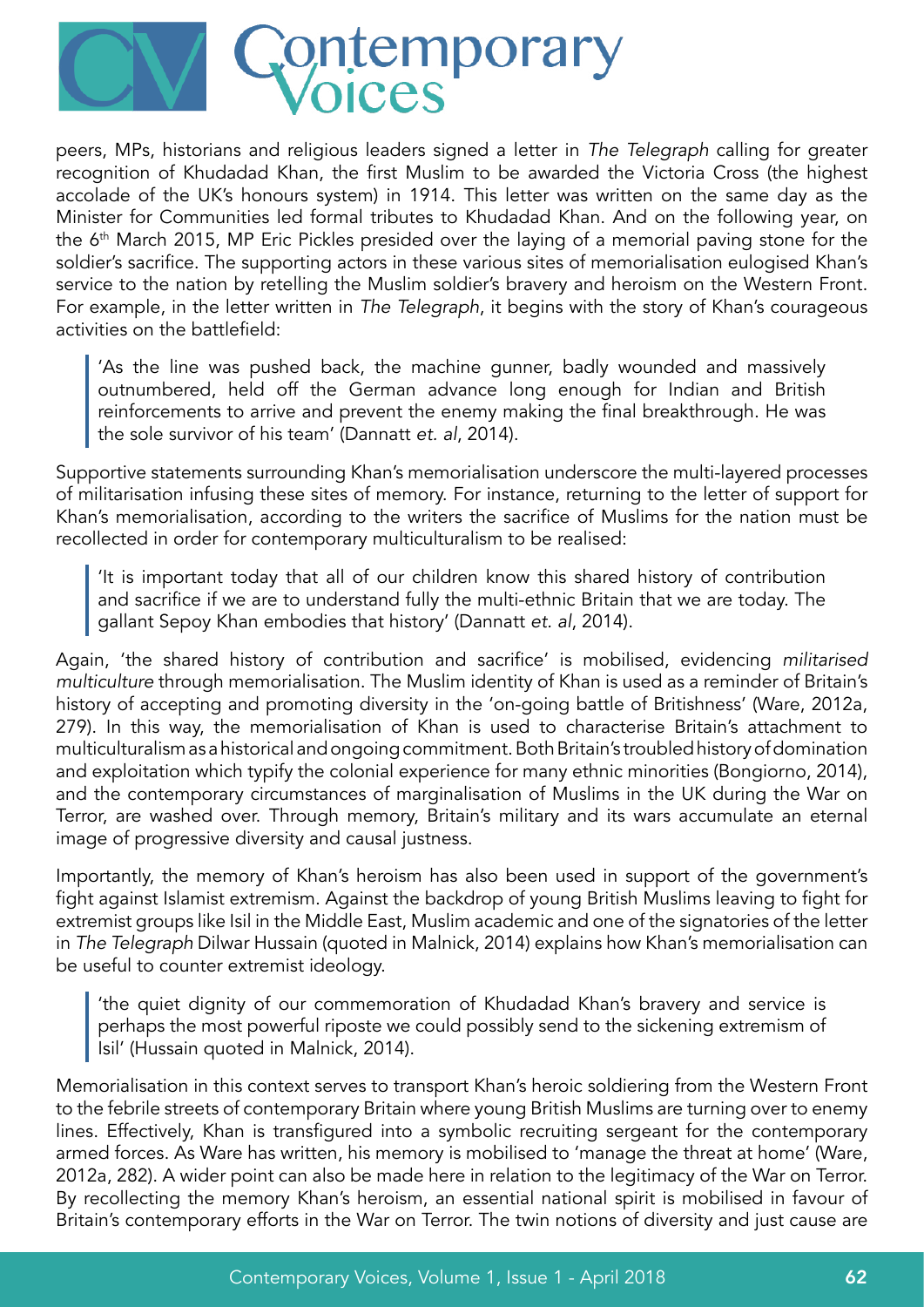

tactfully laced through Britain's military history, attaching 'irrefutable legitimacy' (Gilroy, 2006, 30) to Britain's contemporary 'good' versus 'evil' fight against Islamist extremism.

Intriguingly, in this comment Hussain also makes use of the atmosphere of respect and peacefulness ('the quiet dignity') inherent to Remembrance settings as a rhetorical device to counter the 'sickening extremism' of Isil. Consequently, not only is the memory itself useful, but the very act and performance of memorialisation is weaponised to counter extremist ideology. In this example of militarisation through memorialisation, the threat of extremism is countered and the War on Terror is refuelled.

### *The Poppy Hijab*

The interactions between militarism and the boundaries of British identity are elucidated most forcefully in the case of the Poppy Hijab. These interactions shed new light on the complex ways in which militarisation processes work through sites of remembrance. Before exploring the coverage in the right-wing media and the opinions of opponents to the initiative, I will begin my analysis by focusing on the advocates of the Poppy Hijab.

### *Advocates*

By listening to advocate Muslim voices the deeply complex and multilayered nature of military power is revealed. In an environment of suspicion and hostility surrounding Muslims, these British Muslims have been drawing on military institutions and symbols during the Centenary Commemoration to authenticate their British identity and prove that not all Muslims are extremists. For advocates, the Poppy Hijab provides Muslims with a symbol to disrupt and break free from stereotyping narratives that question their contribution to British society. As Maxwell (2006, 738) has written, the 'acceptance of national symbols, institutions, and tangible involvement and investment in the community' are powerful forms of political and civic participation that will increase the likelihood of minority communities identifying with the nation. In other words, the Poppy Hijab offers alienated Muslims a powerful tool to assert their Britishness.

Tabinda-Kauser Ishaq, the Muslim arts student, who worked with British Future and the Islamic Society of Britain to design the Poppy Hijab endorsed the message behind the garment to challenge notions of 'self-segregating' Muslims who do not want to take part in 'normal' British society:

'It's to send out the message that Muslims do care about Remembrance Day and it's to tackle a lot of the misconceptions that are out there. There's a lot of misconceptions that Muslims don't commemorate those that we lost at war and we really want to tackle that' (quoted in Ahmad, 2014).

Moreover, Ishaq (quoted in British First, 2014) validates the idea that the armed forces are the epicentre of British identity and endorses the Poppy Hijab as an embodiment of multiculturalism:

I 'It's a simple way to say that you're proudly British and proudly Muslim'.

In similar terms, the British military's official Imam, Asim Hafiz outlines how the Poppy Hijab provides Muslims with a symbol of national identity. His approval of the clothing is justified by its potential to destabilise extremist narratives – propounded by both the far-right of British politics and radical Islamists – which claim Islam and British culture are incompatible: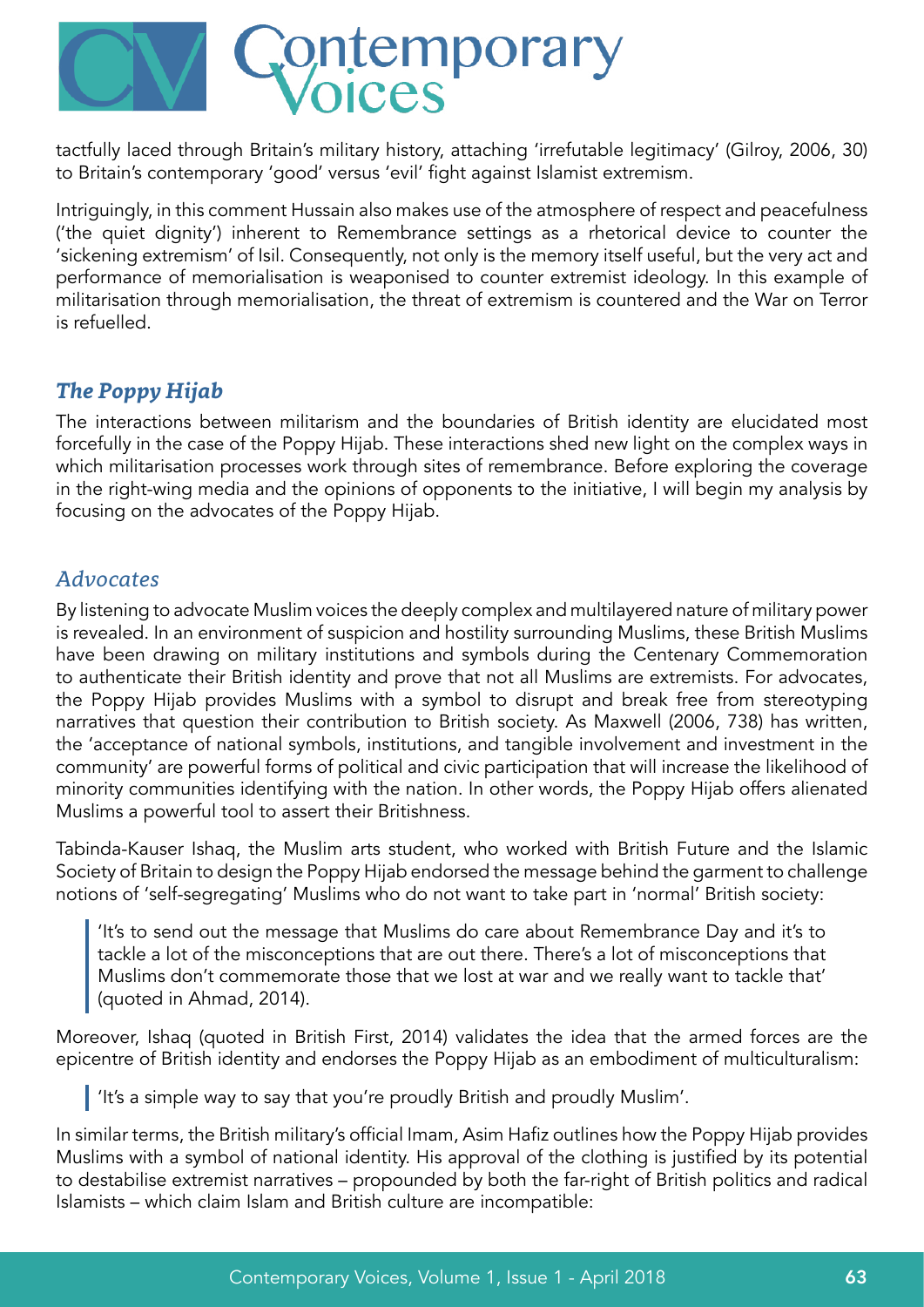

'[T]o ensure that [Muslims are] not tarnished with an unfavourable brush, it's only right that we do as much as we can... that we raise awareness that the vast majority of Muslims just want to get on with their everyday life, that we're just as British everyone else. We need to shut out radicals and extremists on all sides of the divide, so that they are a minority and they are no longer heard' (Hafiz quoted in Sommers, 2014).

 In these examples, the shifting boundaries of inclusion and exclusion are overlapping with processes of militarisation. In the UK, 'one can't draw sharp lines any more between military and other types of power' (Selby quoted in Stavrianakis & Selby, 2012, 65). These advocates reinforce the idea that military institutions are the 'index of true Britishness' (Qureshi, 2013, 402). Consequently, from a critical perspective it is important to pay close attention to these processes of militarisation and question whether alternative modes of identity are in danger of being marginalised through the Poppy Hijab.

Sughra Ahmed, president of the Islamic Society of Great Britain, has been a main proponent of the Poppy Hijab. In her comments in the media, she has been more forthcoming about refiguring the Muslim identity to counterbalance disproportionate coverage apportioned to Islamist extremists. However, Ahmed's comment demonstrates how easy it is for these supportive discourses of the Poppy Hijab to slip from revering Muslims' contributions to British society to reinforcing processes of militarisation. Moreover, in her support for militarised forms of multiculturalism Ahmed (quoted in Doyle, 2014) leans to sidelining different kinds of engagement with British society:

'It's also a way for ordinary Muslim citizens to take some attention away from extremists who seem to grab the headlines…. This symbol of quiet remembrance is the face of everyday British Islam – not the angry minority who spout hatred and offend everyone'.

This statement does work for militarism in two ways. First, by constructing a false dichotomy between extremists and 'ordinary' Muslim citizens, Ahmed reinforces the limited identities available to British Muslims constructed during the War on Terror. Second, by saying Remembrance 'is the face of everyday British Islam', other forms of British and Muslim identity, such as opposition to militarism, are struck out of existence.

Memorialisation has also been key for supporters of the Poppy Hijab. Advocates have been keen to draw connections between the Muslim soldiers of WWI and British Muslims today. For example, Sugra Ahmed (quoted in Doyle, 2014) has insisted on connecting the Poppy Hijab initiative to the memorialisation of Khudadad Khan:

'We're launching this today as it's exactly 100 years since the first Muslim soldier was awarded the Victoria Cross for bravery – Khudadad Khan from Pakistan, who was fighting for Britain on the Western Front in the First World War'.

Along similar lines, one anonymous model of the Poppy Hijab connects her and other models' support for the Poppy Hijab with her reverence for the sacrifice of Muslim soldiers from the past. She is mindful of the Islamophobic context in which the events have gained significance, highlighting the ways in which the Poppy Hijab can challenge perceptions that Muslims are antithetical to Britishness. Again, in this comment, sites of memorialisation reveal the ways in which military institutions patrol the parameters of national identity:

'This whole anti-Muslim feeling that everybody has, I think it would be a really good way of Muslims showing that we are British, we are proud of everything that Muslims have done and contributed to the war' (quoted in Ahmad, 2014).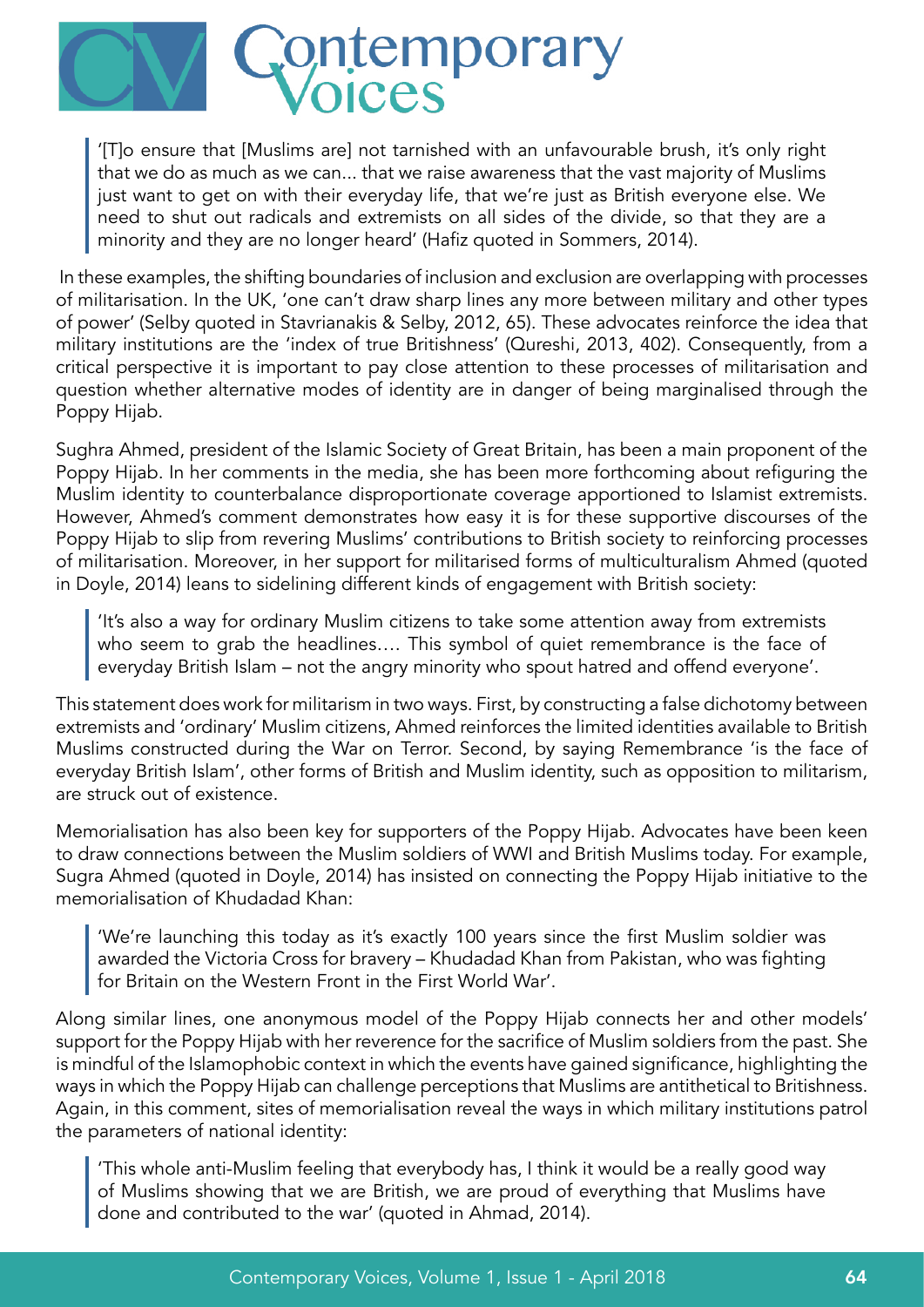

The role of memorialisation is important here in regards to Muslims and British identity. By identifying with the Muslim soldiers who came before her, the anonymous model conflates the identities of the Muslims who served Britain during WWI with Muslim identities in contemporary British society. Muslim contributions to Britain are framed as a linear progression, from military sacrifice to acts of Remembrance. Memorialisation, in this context, lends legitimacy to the models' claims to Britishness and refashions Britain's military history as a benign sort of multiculturalism. Accordingly, advocates of the Poppy Hijab are simultaneously declaring multiculturalism 'ancient' (Hirst, 2006, 68) whilst performing it as a perennial feature of British society. Furthermore, the military garners an enduring progressive image, reinforcing militarised multiculture through sites of memorialisation.

Despite these advocates' positive attitudes, the Poppy Hijab has been contentious for some British Muslims. In the final section below, the multilayered and complex characteristics of militarism are further revealed. This opposition to the Poppy Hijab sheds light on alternative forms of British identity which reject military institutions. However, the anxiety amongst some of the opponents of being associated with 'extremism' for rejecting the Poppy Hijab illustrates the boundaries of inclusion and exclusion in processes of militarisation.

Before turning to the voices of opposition to the Poppy Hijab, it is worth shedding light on the coverage of the events by the right-wing media. This coverage reinforces the limited modes of belonging available to British Muslims and helps us to gain a sense of how some of the opponents perceived the initiative. The Daily Mail and The Telegraph have played a central role in promoting the Poppy Hijab (Doyle, 2014; Sanghani, 2015). Due to their history of demonizing Muslims in Britain, it may appear puzzling for this section of the press to highlight positive contributions made by British Muslims to society. However, as Ware (2012a, 279) states, anyone who shows affiliation with the armed forces is 'qualified to sit at the high table of patriotism, as long as they [are] supervised by their hosts who [are] renowned for condemning anything that smack[s] of multiculturalism'.

The language used by the papers in their coverage of the Poppy Hijab is also revealing. In their headlines publicising the Poppy Hijab, the press belie an implicit tone of pressuring rather than of acceptance of Muslims' contributions to the Centenary Commemorations. The Daily Mail (Doyle, 2014, emphasis added) promoted the headdress with the headline: 'The Poppy Hijab that Defies the Extremists: British Muslims Urged to Wear Headscarf as Symbol of Remembrance'. Similarly, The Telegraph's (Sanghani 2015, emphasis added) coverage of the Poppy Hijab ran with the headline: 'Why British Muslims Need a 'Poppy Hijab' to Remember World War One'. The uses of the words 'urged' and 'need' in these headlines suggest that Muslims should or are required to wear the Poppy Hijab in order to show they are not a threat to British society. This sort of coverage reiterates the pressure on Muslims to demonstrate their British values. Moreover, as some of the opponents suggest, it also exposes the Poppy Hijab as a proxy for reinforcing Muslims' exclusion under militarisation.

### *Opponents*

The opponents of the Poppy Hijab have expressed their discontent with the garment via statements and opinion pieces in the media. In their rejection of the Poppy Hijab, these Muslims are contesting two layers of power operating under processes of militarisation. In the context of the Muslim as the enemy 'Other', Muslims who reject military symbols are not only denying a particular configuration of Britishness, but also risk falling into the trap of being labelled an extremist. Their opposition can be perceived, at best, as being at odds with British society, and at worst, as Islamist extremism. As Allen (2014) has written, the Poppy Hijab is a 'shrouded loyalty test': '[n]ot only do Muslims have to prove they're not the enemy but so too that they're not a traitor either' (Allen, 2014). Consequently,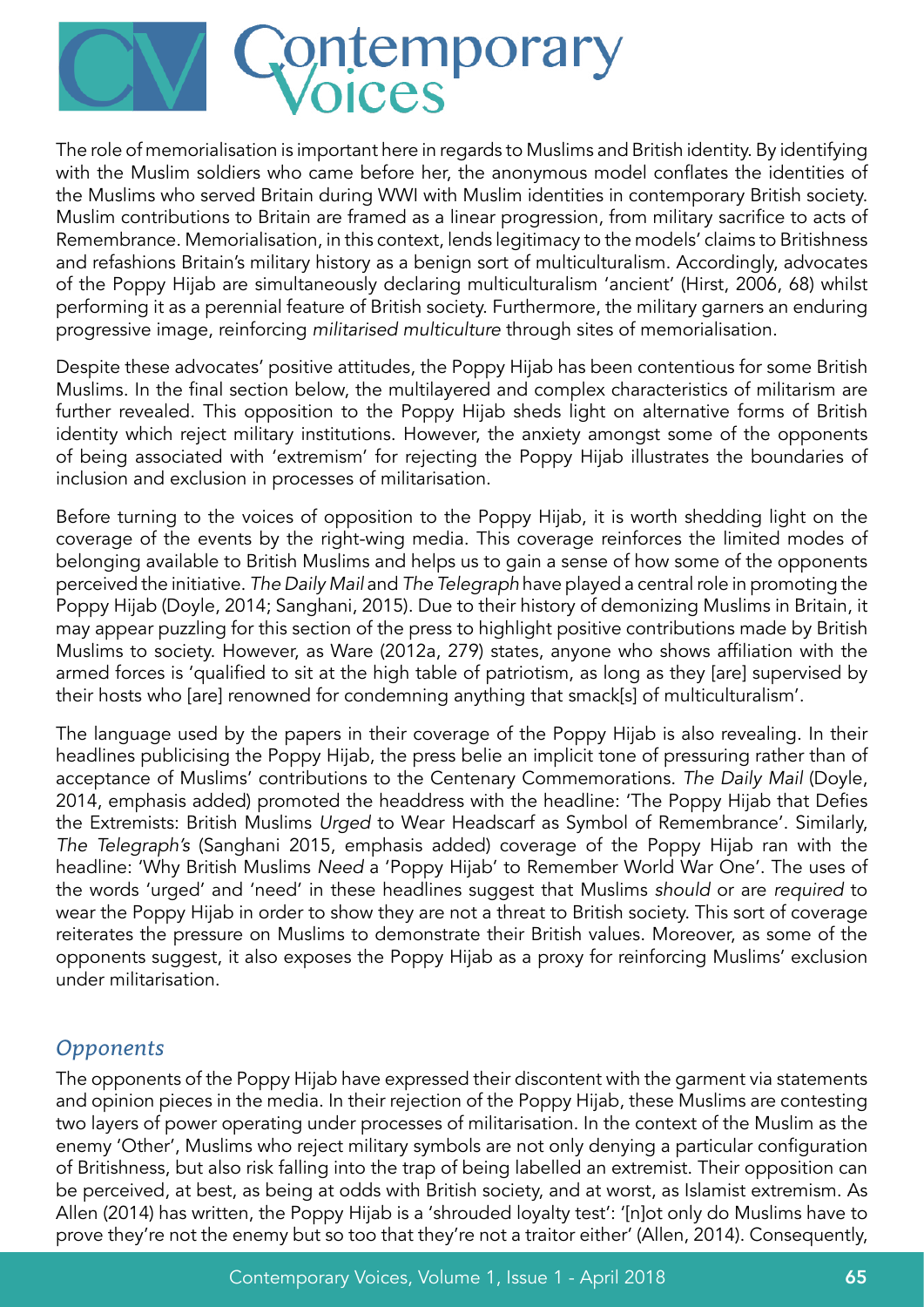

other important forms of political engagement with British identity, such as opposition to war, can be suppressed and vilified.

Writing in the British newspaper The Independent, British Muslim Sofia Ahmed (2015) angrily rejected the Poppy Hijab in an article titled, 'No, I Won't Wear the "Poppy Hijab" to Prove I'm Not a Muslim extremist'. Rather than a powerful multicultural symbol, the Poppy Hijab represents a marketing tool for the British military that puts pressure exclusively on Muslims to demonstrate their allegiance to the nation. As she states:

'No other religious group is pressured to prove their allegiance in the same way. Somehow I don't think we'll be seeing a budding Jewish designer marketing a poppy kippa anytime soon' (Ahmed, 2015).

In a similar vein, Faeeza Vaid, executive director of the Muslim Women's Network UK, questions why it is specifically Muslim women who are expected to demonstrate their British credentials:

'The idea is to show that we all care about the same things, but why is the burden on Muslim women to prove that sense of shared identity? We wouldn't expect… Sikh men to wear poppy turbans. If you look at it like that it is just ludicrous' (Vaid quoted in Hooper, 2014).

For some, the positive coverage by the right-wing media exposes the Poppy Hijab as a test of allegiance to the nation. Raising scepticism over the initiative's association with elements of Britain's right-wing press, Faeeza Vaid casts doubt over the particular formation of British identity offered by the Poppy Hijab, viewing it as a tool for assimilation rather than multiculturalism. Vaid claims the Poppy Hijab provides a way for Muslims to be incorporated into Britishness, but on the condition of conformance to some predetermined criteria. In this way, the Poppy Hijab does not offer Muslims a conduit for inclusion into the nation; rather, it reinforces Muslims' exclusion from British society:

'The fact that it is being promoted by the likes of the Daily Mail, part of the thinking is, 'Okay, you are a little bit British but not British enough. We will accept you, but on our terms'' (Vaid quoted in Hooper, 2014).

Opponents of the Poppy Hijab also shed light on the marginalisation of alternative modes of British Muslim identity under militarisation. Sofia Ahmed affirms that her decision to not wear the poppy is a rejection of militarism. She perceives the Poppy Hijab as part of a wider militarisation strategy to garner Muslim support for the War on Terror. As she writes, the Poppy Hijab is 'nothing but a cynical PR campaign to co-opt Muslim opposition to aggressive foreign policy'. However, in her piece, Ahmed expresses anxiety that without buying the Poppy Hijab, she risks being labelled an extremist. Here, she tries to dissociate her anti-militarism stance from being conflated with extremism, revealing the shifting boundaries of inclusion and exclusion under processes of militarisation. Moreover, she highlights what she perceives as the racial undertows pervading British society through the exclusive attention on judging Muslim behaviour:

'Refusing to wear the poppy is not an 'extremist Muslim' stance; it's an ideological position based on anti-war sentiment. Nobody would accuse a white person of extremism for refusing to wear one' (Ahmed, 2015)

To reinforce the point, Ahmed focuses our attention on occasions of racial profiling and anti-Muslim hatred that she has suffered. These experiences are clear examples of everyday forms of inclusion and exclusion constructed under processes of militarisation. Her contention is that the Poppy Hijab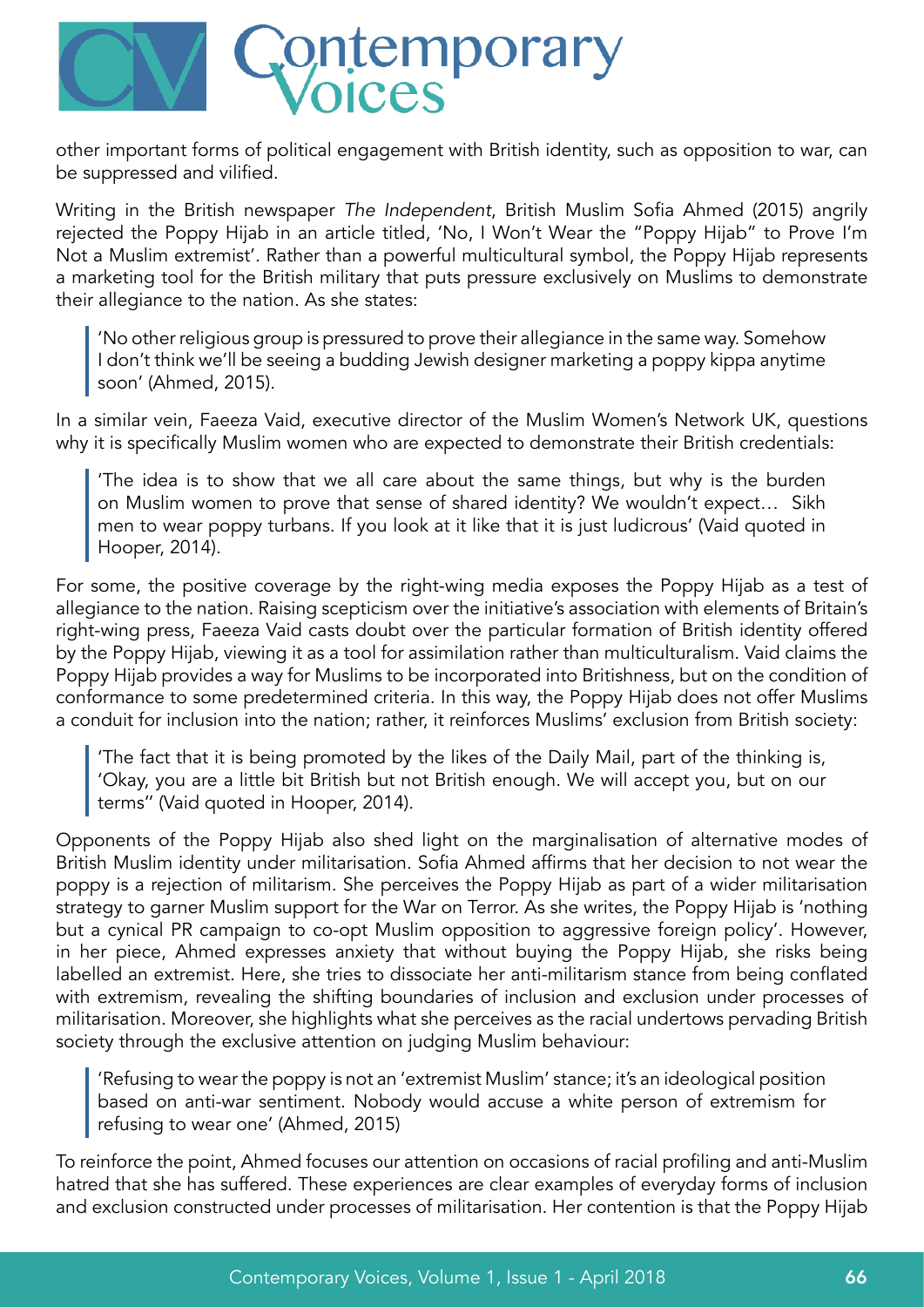

might be able to provide her with an emblem to better represent herself as non-threatening to society:

'Admittedly, I almost thought I should buy one - because it might make walking through security checks at airports a little easier. I could get on a train without being accosted by a fully uniformed soldier, drunkenly telling me he joined the army to "kill dirty Muslims"' (Ahmed, 2015).

The role of memory is also important to Ahmed's contestation of military power. In this final quote, Ahmed challenges the military's attempts to construct and weave values of diversity and tolerance through British history. She uses her grandfather's experiences of UK race-relations since the end of the British Empire. Before emigrating from India to Britain, Ahmed's grandfather was 'one of the 2.5 million Indian men' to fight for Britain during the Second World War. Despite his service to the nation, Ahmed cites the racial hatred her grandfather suffered after he returned to Britain, because of discourses propounded by far-right politicians and political organisations. In similar ways to antecedent speakers, Ahmed lends historical legitimacy to her argument by unifying her experiences of Islamophobia with her grandfather's experiences of discrimination. Her conclusion that Muslims have suffered racist abuse throughout the 20th Century stands to counter the positive narrative of British diversity and tolerance constructed during the Centenary Commemorations. 'Confronted with the memorial laziness of collective memory, or with the oppressive force of official memory', opponents of the military's narrative such as Ahmed reclaim their own version of history 'which is concealed in the official and collective versions' of events (Renard, 2008, 299). In this way, Ahmed is disrupting the dominant historical narrative laid down by military authorities:

'Only a few decades after the war, this man, who survived bombings, ground invasions and prison camps for the sake of Britain, arrived on these shores to be met with racial hostility and discrimination that he would have to endure until he went to his grave. He lived in the UK through the speech by Enoch Powell, and groups like the National Front telling him to 'go back where he came from". The sad fact is that our forefathers laid down their lives for this country and they were rewarded with nothing but humiliation and degradation. Things haven't changed much, the rise of Islamophobia means their grandchildren and great grandchildren suffer new hues of abuse and negative stereotyping' (Ahmed, 2014).

In summary, opponents of the Poppy Hijab have demonstrated that militarism is an exclusionary form of power that garners support for war. War is supported through the recruitment of new soldiers and the attachment of certain values associated with progressiveness to the armed forces. However, in the last example, Sofia Ahmed uses history to her own advantage. The memory of her grandfather's discrimination in Britain coupled with her own experiences sends ruptures through the dominant historical narrative of British exceptionalism promoted during the 2014 Centenary Commemorations.

# *Conclusion*

This article has argued that the 2014 Centenary Commemorations in Britain represent complex, multi-layered forms of militarisation that garner support for war and reveal the shifting boundaries of inclusion and exclusion in the national community. Specifically, this article focused on the efforts by army officials, peers, politicians, academics, religious leaders and supportive British Muslims to include Muslims from the past and present in these events. The analysis throughout this article was informed by critical literature in relation to militarisation and memorialisation.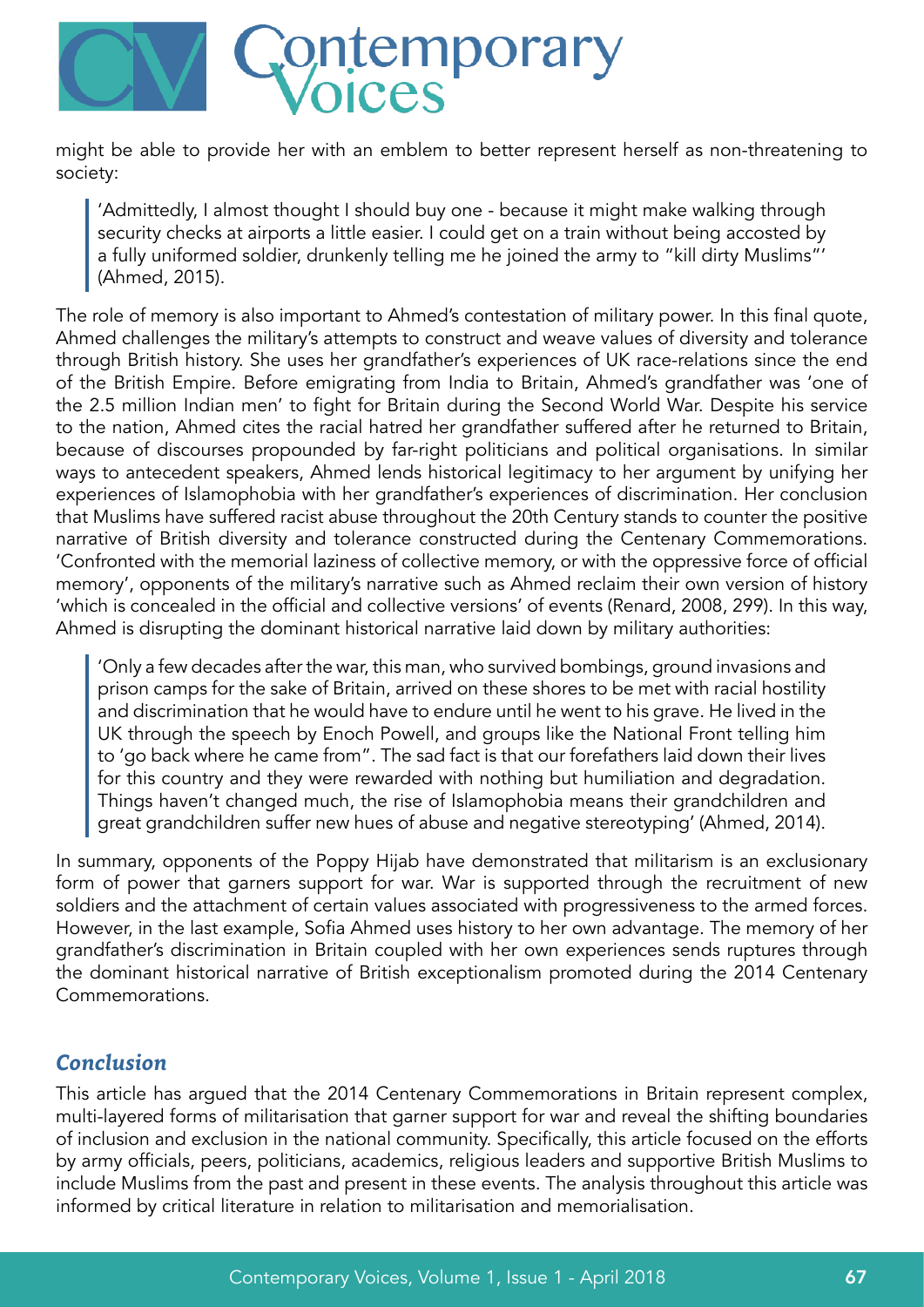

At the beginning of the first section, insights from critical military studies illustrated how the boundaries and patterns of British society were drawn along military lines during the War on Terror. It was important to emphasise militarisation as an exclusionary process in these circumstances. The construction of the Muslim as the 'Other' was shown to be integral to the consolidation of Britain's militarised identity. A narrative that relied upon racial and cultural stereotyping of Muslims fed into processes of militarisation and facilitated discriminatory security measures. Thus, by tracing the footsteps of military power, we can find some answers as to why and how categories of people become the enemy 'Other' in times of war. Moreover, the exclusionary effects of these militarisation processes revealed the limited modes of identity available to Muslims under processes of militarisation.

In the third sub-section, I sketched out the strengths of Vron Ware's concept, militarised multiculture, as a conceptual tool to understand and explain the relationship between the military and ethnic minorities. The strengths of Ware's concept lie in its encapsulation of the many complex issues surrounding ethnic minorities and the military under the broad categories of militarisation and multiculture. However, this article recognised a gap in Ware's work in connection to sites and processes of memorialisation. Thus, an important contribution of this article was to draw together Vron Ware's concept of militarised multiculture with literature concerned with processes of memorialisation in nations with complex, multicultural histories. By combining the literature on the memorialisation of multiculture with militarised multiculture, this article indicated how processes of militarisation can be reinforced through sites of memorialisation. Importantly, by allowing these different bodies of academic literature to speak to each other, this paper provides an excellent starting point for further lines of research concerned with the relationship between militarisation, memorialisation and multiculture. Indeed, such research will be essential in the coming years as the Centenary Commemorations will come to some sort of culmination in 2018. The manner in which these, and other, sites of remembrance continue to operate in the UK and elsewhere should hopefully be the source of much academic intrigue.

The blurring between sites of memorialisation and processes of militarisation was brought to light by the armed forces' explicit intentions to use the remembrance commemorations to recruit more British Muslim soldiers. This article elucidated how the memorialisation of Muslim soldiers from WWI played into and strengthened processes of militarisation. For the armed forces, the revival of the historical legacy of a multicultural military served to legitimise the military's image and their contemporary efforts in the War on Terror. Furthermore, the memorialisation of the heroic Muslim soldier Khudadad Khan was shown to be a form of mobilisation to counter extremist ideology in the War on Terror.

At the same time, this article analysed statements made by a number of contemporary British Muslims who have either been supportive of the initiatives or have explicitly opposed them. For participant British Muslims, commemorative activities provide an opportunity to validate their British credentials in an atmosphere where their identity is constantly called into question. To legitimise their claims to British identity, advocates of the Poppy Hijab constructed the military-Muslim relationship in the UK as a harmonious bond that stretches throughout history. This revealed the ways in which military power and processes of memorialisation interact with the contours of British identity. It has been important to note how the military has benefited from initiatives such as the Poppy Hijab, also. The Poppy Hijab works to reproduce militarism in everyday settings. The military stands to gain from these processes as allegations of institutional racism are obscured behind a veneer of a visibly diverse army. Revealingly, the right-wing media's pressuring style of reporting confirmed the limited forms of inclusion available to Muslims in military settings. Furthermore, it was noted how alternative forms of identity can be at risk of being marginalised under militarisation. All in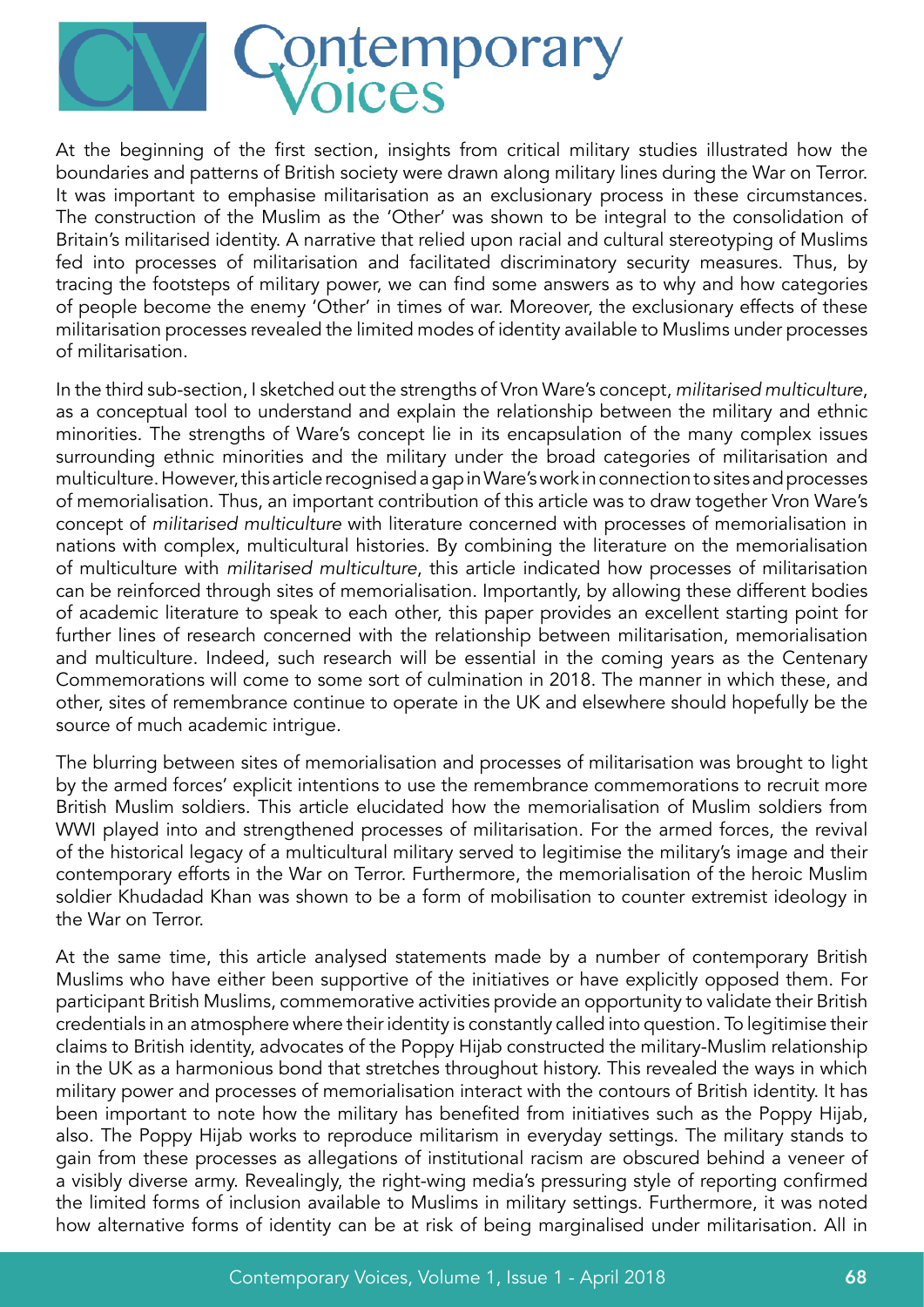

all, this demonstrates the complex ways in which processes of militarisation, memorialisation and multiculturalism overlap through banal acts of remembrance.

On the other hand, this article shed new light on the opponents of the Poppy Hijab. These actors contest militarism by rejecting the Poppy Hijab and by posing alternative historical accounts of British multiculturalism. For them, the Poppy Hijab is a marketing tool for the armed forces, reducing multiculturalism to banal acts of militarism. The limited available modes of identity to Muslims in the War on Terror were illuminated through the opponents' attempts to disentangle their opposition to militarism from allegations of 'extremism'. However, by advancing an alternative story of racial discrimination and anti-Muslim hatred in Britain, some Muslims have challenged the official narratives of the Centenary Commemorations. According to this paper, through the description of her grandfather's experiences, Sofia Ahmed (2014) is doing two important things in this regard. First, in similar ways to critical analysts, she is seeking 'to return historical memory to its proper place, as one dimension of an ongoing social struggle over the meaning of the past' (Noon, 2004, 342). Second, her counter-narrative disrupts the military's portrayal of history, thus undermining the legitimacy of their attempts to gain more recruits and garner support for war.

The complexity of the relationship between Muslims and the British military means there is ample potential for further lines of research on this topic. One strong possibility is for the application of critical security studies. As this article demonstrated, security measures were central to the exclusion of Muslims during the War on Terror. Moreover, through a critical military studies lens this article perceived Muslims' use of military institutions to prove they are non-threatening to society as banal acts of militarisation. However, from a critical security studies standpoint, these activities could also be observed as 'de-securitising' moves through militarisation, or even as 'acts of resistance to banal securitisation' (Kinnvall & Nesbitt-Larking, 2013, 358). These are just some preliminary ideas, exemplifying the great potential for these events to be located at the intersection between critical military studies and critical security studies.

Another possibility for research is in regard to the Poppy Hijab, which is well disposed for further semiotic analysis. My argument around the opposition to the headdress claimed that Muslims who reject the Poppy Hijab were in contestation with two layers of power under processes of militarisation. These layers of power referred to how opponents risked denying a particular configuration of Britishness, but were also vulnerable to being labelled an extremist. Yet, there are also important gender politics flowing through this initiative that situates Muslim women at the epicentre of the fight against radicalism and extremism (Allen, 2014). More critical analysis intent on deconstructing the multiple layers of power behind the Poppy Hijab would be fruitful, especially as the hijab continues to be at the heart of political controversy in the UK and other Western liberal democracies.

One limitation of this article is that the main source for the Muslim voices has been from the media. Without undermining the importance of the statements made in these settings, more research involving interviews with Muslim participants would be rewarding. Interviews could allow interested scholars to gain a better understanding of Muslims' relationship with the armed forces. This would give voice to more British Muslim citizens, whose voices and identities have been severely restricted since the onset of the War on Terror. My final section on the voices of opposition to the Poppy Hijab has sought to listen to, and think critically about, some of the alternative modes of British Muslim identity that have been sidelined under processes of militarisation. The intention has been to illustrate how military institutions and processes of militarisation are constantly evolving, never fully resolved and should always be open to question.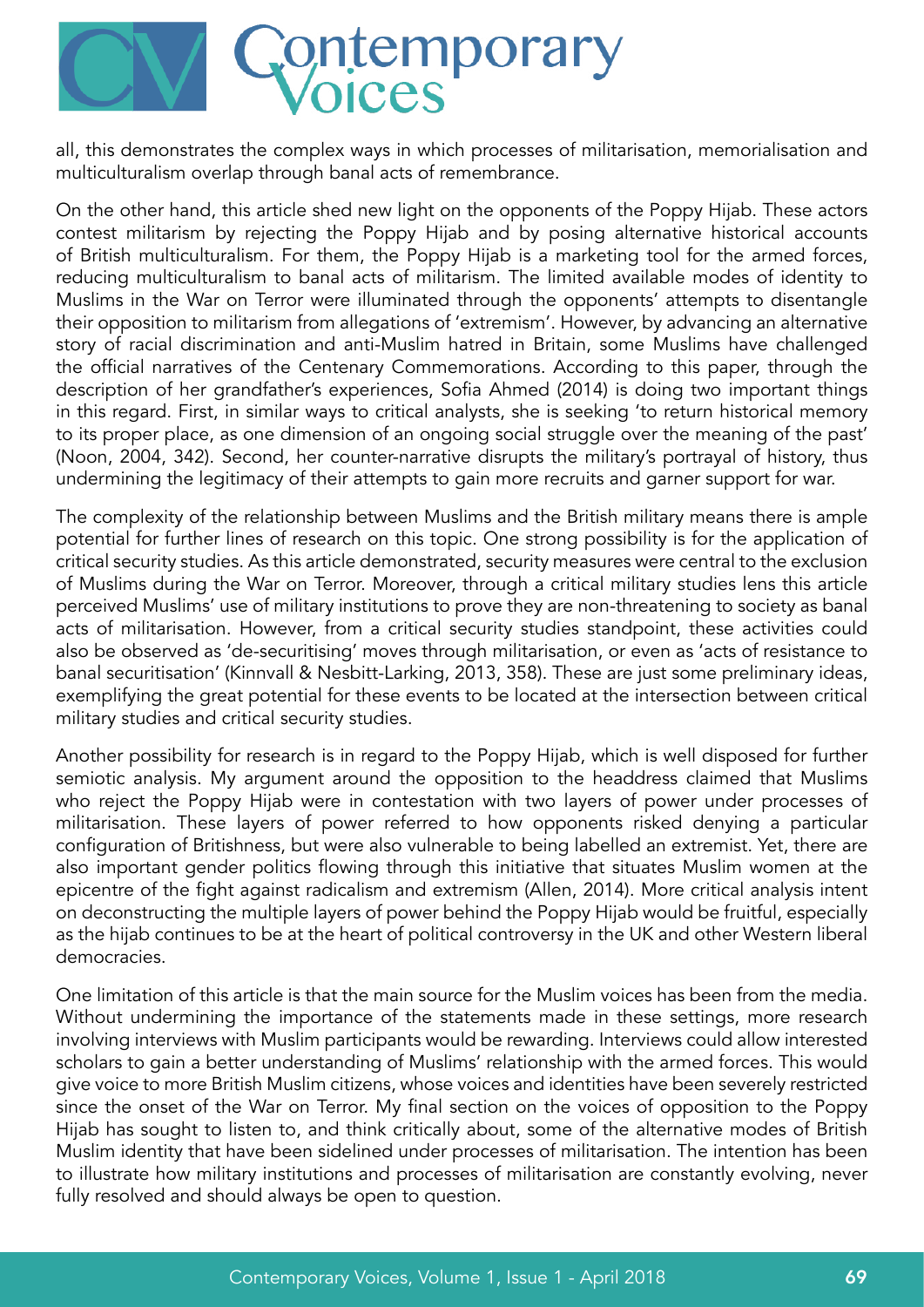

#### *About the author*

Max Cohen is a master's student at Oxford University studying Migration Studies. He previously graduated with a first class degree in International Relations at St Andrews University. Max's research interests include a wide range of critical studies of policy, security, political economy, finance, and militarism. His current research for his master's thesis is on the role and agency of numbers in the formulation of migration policy. Aside from research, Max is a keen footballer and musician. .

### *References*

Adesina, Z. & Marocico, O. (2015), 'Islamophobic Crime In London 'Up By 70%'', BBC Inside Out London, Accessed online at: <http://www.bbc.co.uk/news/uk-england-london-34138127> (Date last accessed: 17/11/2016)

Ahmad, A. (2014), ''Poppy Hijab' To Mark Muslim Soldier's Victoria Cross 100 Years On', BBC News Online, Accessed online at:

<http://www.bbc.co.uk/news/uk-england-29833296> (Date last accessed: 13/02/17)

Ahmed, S. (2014), 'Why I won't be wearing the 'Poppy Hijab'', Media Diversified Online, Accessed online at: <https://mediadiversified.org/2014/11/05/why-i-wont-be-wearing-the-poppy-hijab/> (Date last accessed: 18/04/17)

Ahmed, S. (2015), 'No, I Won't Wear The "Poppy Hijab" To Prove I'm Not A Muslim Extremist', The Independent Online, Accessed online at:

[http://www.independent.co.uk/voices/no-i-wont-wear-the-poppy-hijab-to-prove-im-not-an](http://www.independent.co.uk/voices/no-i-wont-wear-the-poppy-hijab-to-prove-im-not-an-extremist-a6720901.html)[extremist-a6720901.html](http://www.independent.co.uk/voices/no-i-wont-wear-the-poppy-hijab-to-prove-im-not-an-extremist-a6720901.html) (Date Last Accessed: 13/02/17)

Allen, C. (2014), 'The Poppy Hijab is Just Islamophobia With a Floral Motif', The New Statesman Online, Accessed online at: [http://www.newstatesman.com/politics/2014/11/poppy-hijab-just](http://www.newstatesman.com/politics/2014/11/poppy-hijab-just-islamophobia-floral-motif)[islamophobia-floral-motif](http://www.newstatesman.com/politics/2014/11/poppy-hijab-just-islamophobia-floral-motif) (Date last accessed: 14/03/17)

Amin-Khan, T. (2012) 'New Orientalism, Securitisation and the Western Media's Incendiary Racism', Third World Quarterly, Vol. 33, No. 9, pp. 1595-1610

Back, L., Keith, M., Khan, A. & Solomos, J. (2002), 'New Labour's White Heart: Politics, Multiculturalism and the Return of Assimilation', The Political Quarterly, Vol. 73, No. 4, pp. 445-454

Basham, V. (2009a), 'Harnessing Social Diversity in the British Armed Forces: The Limitations of 'Management' Approaches', Commonwealth & Comparative Politics, Vol. 47, No. 4, pp. 411-429

Basham, V. (2009b) 'Operational Effectiveness and Harassment in the British Armed Forces', Armed Forces and Society, Vol. 35, No. 4, pp. 728-744

Basham, V. (2013) War, Identity and the Liberal State: Everyday Experiences of the Geopolitical in the Armed Forces, Routledge

Basham, V., Belkin, A. & Gifkins, J (2015), 'What is Critical Military Studies?', Critical Military Studies, Vol. 1 No.1, pp. 1-2

Basham, V. (2016a), 'Raising an Army: The Geopolitics of Militarizing the Lives of Working-Class Boys in an Age of Austerity', International Political Sociology, pp. 1-17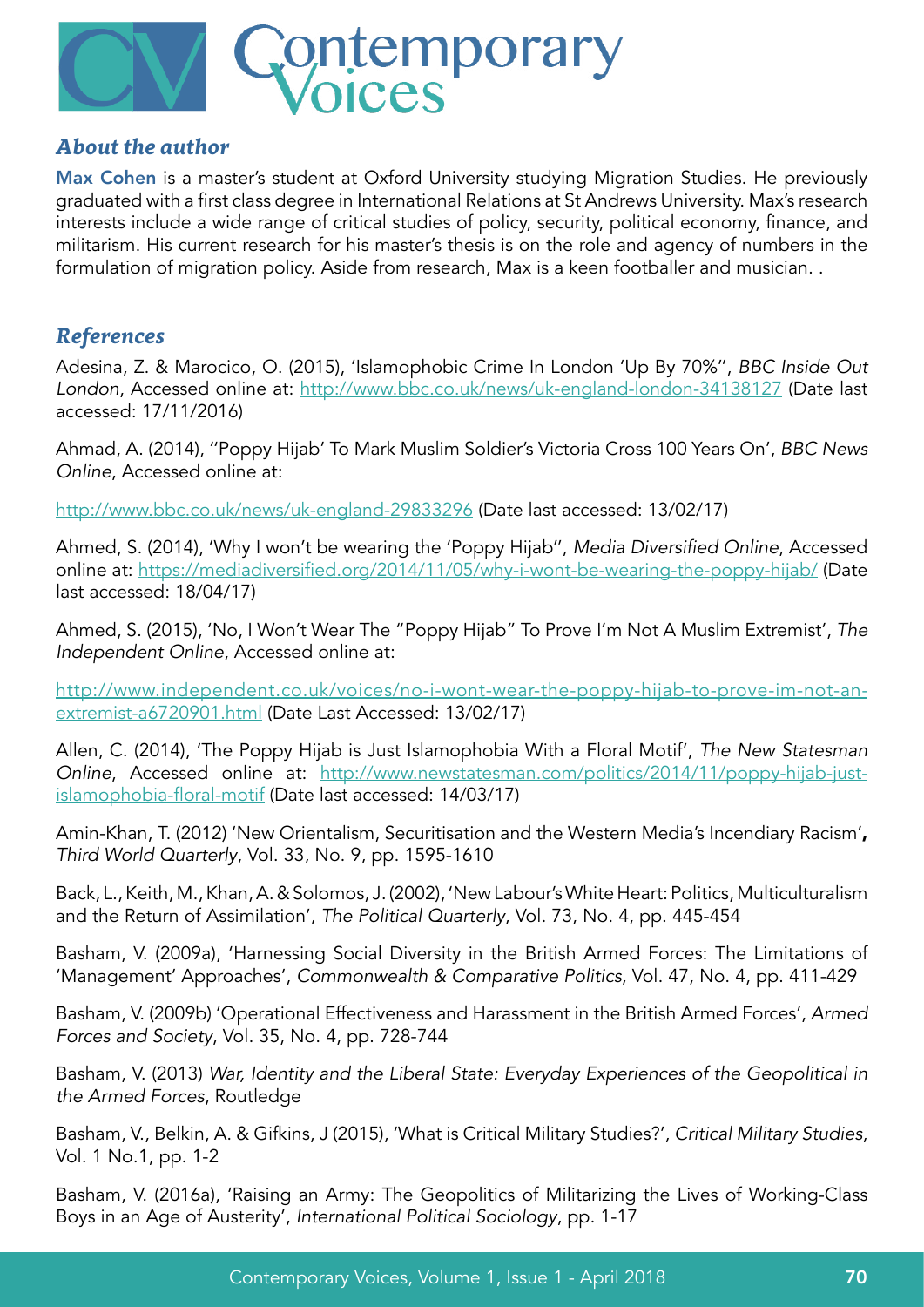

Basham, V. (2016b), 'Gender, Race, Militarism and Remembrance: The Everyday Geopolitics of the Poppy', Gender, Place and Culture, Vol. 23, No. 6, pp.883-896

BBC (2011), 'Man Guilty of Burning Poppies at Armistice Day Protest', BBC News Online, Accessed online at: <http://www.bbc.co.uk/news/uk-england-london-12664346> (Date last accessed: 04/04/17)

Bernazzoli, R. M. & Flint, C. (2009), 'Power, Place, and Militarism: Toward a Comparative Geographic Analysis of Militarization', Geography Compass, Vol. 3, Issue 1, pp. 393–411

Bigo, D. (2002), 'Security and Immigration: Toward a Critique of the Governmentality of Unease', Alternatives, Vol. 27, Special Issue, pp. 63-92

Birt, J. (2006), 'Good Imam, Bad Imam: Civic Religion and National Integration in Britain Post-9/11', The Muslim World, Vol. 96, pp. 687-705

Bongiorno, F. (2014), 'Anzac and the Politics of Inclusion', In (Eds.) Sumartojo, S. & Wellings, B., Nation, Memory and Great War Commemoration: Mobilizing the Past in Europe, Australia and New Zealand, Peter Land AG, pp. 81-97

Booth, R. & Hopkins, N. (2012), 'London 2012 Olympics: G4S Failures Prompt Further Military Deployment', The Guardian Online, Accessed online at: [https://www.theguardian.com/uk/2012/](https://www.theguardian.com/uk/2012/jul/24/london-2012-olympics-g4s-military) jul/24/london-2012-olympics-q4s-military (Date last accessed 23/02/17)

Bosman, F., Richardson, R. & Soeters, J. (2007) 'Multicultural Tensions in the Military? Evidence from the Netherlands Armed Forces', International Journal of Intercultural Relations, Vol. 31, pp. 339–361

British First (2014), ''Poppy Headscarf' Launches to Mark Centenary Of First Victoria Cross For Muslim Soldier', British First Online, Accessed online at:

[http://www.britishfuture.org/articles/news/poppy-headscarf-centenary-victoria-cross-muslim](http://www.britishfuture.org/articles/news/poppy-headscarf-centenary-victoria-cross-muslim-soldier/)[soldier/](http://www.britishfuture.org/articles/news/poppy-headscarf-centenary-victoria-cross-muslim-soldier/) (Date last accessed: 13/02/17)

Cockburn, C. (1989) 'Equal Opportunities: The Short and Long Agenda', Industrial Relations Journal, Vol. 20, Issue 3, pp. 213–225

Coppock, V. & McGovern, M. (2014), ''Dangerous Minds'? Deconstructing Counter-Terrorism Discourse, Radicalisation and the 'Psychological Vulnerability' of Muslim Children and Young People in Britain', Children and Society, Volume 28, Issue 3, pp.242–256

Dahlgreen, W. (2016), 'British Press 'Most Right-Wing' in Europe', YouGov UK Online, Accessed online at: <https://yougov.co.uk/news/2016/02/07/british-press-most-right-wing-europe/> (Date last accessed: 18/04/17)

Dandeker and Mason (2003), 'Diversifying the Uniform? The Participation of Minority Ethnic Personnel in the British Armed Services', Armed Forces and Society, Vol. 29 No. 4, pp.481-507

Dandeker and Mason (2009), 'Evolving UK Policy on Diversity in the Armed Services: Multiculturalism and its Discontents', Commonwealth and Comparative Politics, Vol.47, No. 4, pp.393-410

Dannatt R., Richards D.J., Cross T., Strachan H., Ashdown J.D., Ashcroft M., Bashir A., Ahmed S., Warsi B., Berridge E.R., Jarvis D., Collins D., Hussain D., Katwala S., Bose M., Amin A., Clarke H., Simpson K., Mahmood J., Denham J., Khan S. (2014), 'The Soldier Who Embodied Multi-Ethnic War Effort', The Telegraph Online, Accessed online at: [http://www.telegraph.co.uk/comment/](http://www.telegraph.co.uk/comment/letters/11198406/The-soldier-who-embodied-multi-ethnic-war-effort.html)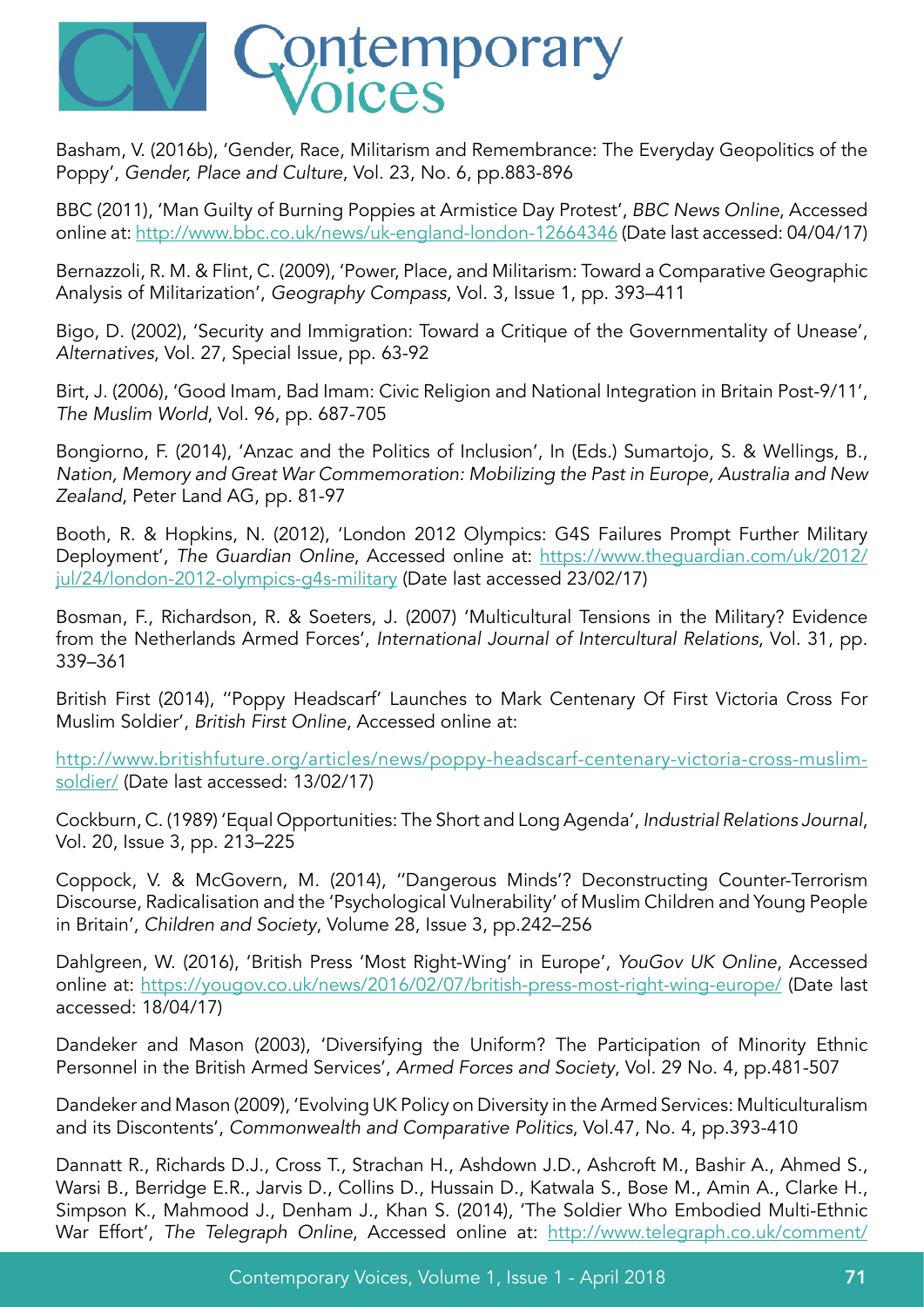

[letters/11198406/The-soldier-who-embodied-multi-ethnic-war-effort.html](http://www.telegraph.co.uk/comment/letters/11198406/The-soldier-who-embodied-multi-ethnic-war-effort.html) (Date last accessed: 14/03/17)

Dearden, L. (2016), 'Damning Report Condemns Rising 'Racist Violence and Hate Speech' by Politicians and Press in Post-Brexit UK', The Independent Online, Accessed online at: [http://www.](http://www.independent.co.uk/news/uk/home-news/brexit-david-cameron-nigel-farage-council-of-europe-report-racist-violence-intolerance-hate-speech-a7345166.html) [independent.co.uk/news/uk/home-news/brexit-david-cameron-nigel-farage-council-of-europe](http://www.independent.co.uk/news/uk/home-news/brexit-david-cameron-nigel-farage-council-of-europe-report-racist-violence-intolerance-hate-speech-a7345166.html)[report-racist-violence-intolerance-hate-speech-a7345166.html](http://www.independent.co.uk/news/uk/home-news/brexit-david-cameron-nigel-farage-council-of-europe-report-racist-violence-intolerance-hate-speech-a7345166.html) (Date last accessed: 21/03/17)

Doyle, J. (2014), 'The Poppy Hijab that Defies the Extremists: British Muslims Urged to Wear Headscarf as Symbol of Remembrance', The Daily Mail Online, Accessed online at: [http://www.](http://www.dailymail.co.uk/news/article-2813500/The-poppy-hijab-defies-extremists-British-Muslims-urged-wear-headscarf-symbol-remembrance.html) [dailymail.co.uk/news/article-2813500/The-poppy-hijab-defies-extremists-British-Muslims-urged](http://www.dailymail.co.uk/news/article-2813500/The-poppy-hijab-defies-extremists-British-Muslims-urged-wear-headscarf-symbol-remembrance.html)[wear-headscarf-symbol-remembrance.html](http://www.dailymail.co.uk/news/article-2813500/The-poppy-hijab-defies-extremists-British-Muslims-urged-wear-headscarf-symbol-remembrance.html) (Date last accessed: 14/03/17)

Dowler, L. (2012), 'Gender, Militarization and Sovereignty', Geography Compass, Volume 6, Issue 8, pp. 490–499

Edgerton, D. (1991), 'Liberal Militarism and the British State', New Left Review, Issue 185

Enloe, C. (2015), 'The Recruiter and the Sceptic: A Critical Feminist approach to military studies', Critical Military Studies, Vol. 1, No. 1, pp.3-10

Fekete, L. (2004), 'Anti-Muslim Racism and the European Security State, Race and Class, Vol. 46, No. 1, pp. 3–29

Fey, M. (2012), 'The Ideal Type of the Democratic Soldier in Britain', In Mannitz, S. (Ed.), Democratic Civil-Military Relations: Soldiering in 21st Century Europe, Routledge, pp. 45-64

Forces Watch (2015), 'Military Activities In UK Schools & Colleges', Forces Watch Online, Access online at: http://www.forceswatch.net/sites/default/files/military UK schools briefing-web.pdf (Date last accessed: 18/04/17)

Forster, A. (2006), 'Breaking the Covenant: Governance of the British Army in the Twenty-First Century', International Affairs, Vol. 82, No. 6, pp. 1043-1057

Forster, A. (2011), 'The Military Covenant and British Civil–Military Relations: Letting the Genie Out of the Bottle', Armed Forces & Society Vol. 38, No.2, pp.273-290

Gaskarth, J. (2016), 'Intervention, Domestic Contestation and Britain's National Role Conceptions', In (Eds.) Domestic Role Contestation, Foreign Policy, and International Relations, Routledge, pp. 105-121

Gilroy, P. (2005), 'Multiculture, Double Consciousness and the 'War on Terror', Patterns of Prejudice, Vol. 39, No. 4, 431-443

Gilroy, P. (2006), 'Multiculture in Times of War: An Inaugural Lecture Given at the London School of Economics', Critical Quarterly, Vol. 48, Issue 4, pp.27–45

Gove, M. (2006), 'We Must Engage with Moderate Muslims', The Guardian Online, Accessed online at: <https://www.theguardian.com/commentisfree/2006/aug/23/race.religion> (Date last accessed: 21/03/17)

Harrison, D. (2009), 'Luton's Muslim Extremists Defy Public Anger', The Telegraph Online, Accessed online at: [http://www.telegraph.co.uk/news/uknews/law-and-order/4991313/Lutons-Muslim](http://www.telegraph.co.uk/news/uknews/law-and-order/4991313/Lutons-Muslim-extremists-defy-public-anger.html)[extremists-defy-public-anger.html](http://www.telegraph.co.uk/news/uknews/law-and-order/4991313/Lutons-Muslim-extremists-defy-public-anger.html) (Date last accessed: 04/04/17)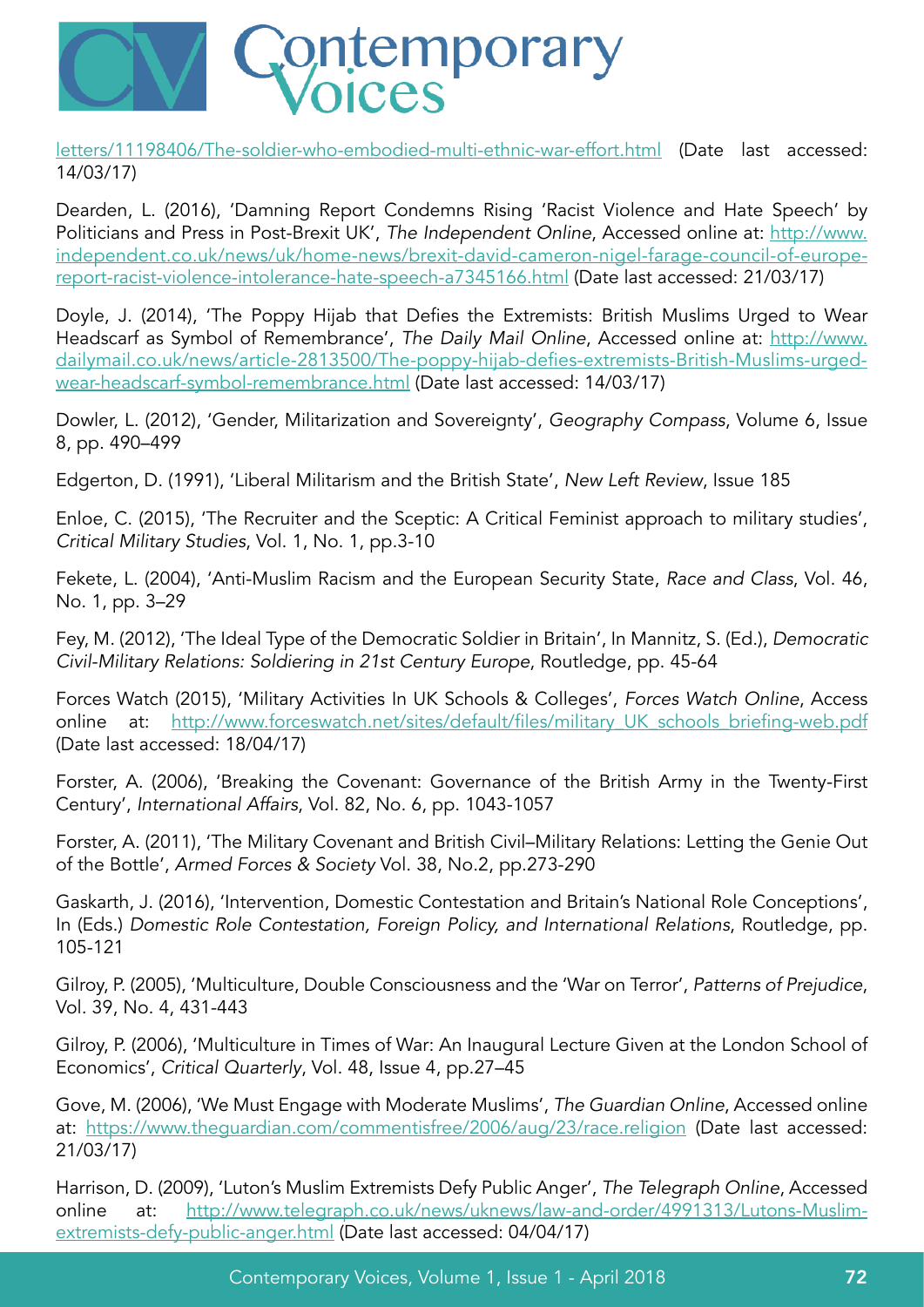

Hirst, J. (2006), Sense and Nonsense in Australian History, ReadHowYouWant Publishers

Hooper, S. (2014), Split UK Opinion Over 'Poppy Hijabs', Al Jazeera Online, Accessed online at: [http://www.aljazeera.com/indepth/features/2014/11/split-uk-opinion-over-poppy](http://www.aljazeera.com/indepth/features/2014/11/split-uk-opinion-over-poppy-hijabs-20141196523894487.html)[hijabs-20141196523894487.html](http://www.aljazeera.com/indepth/features/2014/11/split-uk-opinion-over-poppy-hijabs-20141196523894487.html) (Date last accessed: 15/03/17)

Hussain & Ishaq (2002), 'British Pakistani Muslims Perceptions of the Armed Forces', Armed Forces and Society, Vol. 28, No.4, pp.601-618

Hussain & Ishaq (2016) 'Equality and Diversity in the British Armed Forces: Progress, Challenges and Prospects', Defense & Security Analysis, Vol. 32, No. 1, pp.36-50

Jenkings, K.N., Megoran, N., Woodward, R. & Bos, D. (2012), 'Wootton Bassett and the Political Spaces of Remembrance and Mourning', Area, Vol. 4, No. 3, pp. 356–363

Kapur, R. (2002) 'Un-Veiling Women's Rights in the War on Terrorism', Duke Journal of Gender Law & Policy, Vol. 9, pp. 211-226

Kelly, 'Popular Culture, Sport and the 'Hero'-fication of British Militarism', Sociology, Vol. 47, No. 4, pp. 722–738

Kinvall, C. & Nesbitt-Larking, P. (2013), 'Securitising Citizenship: (B)ordering Practices and Strategies of Resistance', Global Society, Vol. 27, No. 3, 337-359

Klausen, J. (2009) 'British Counter-Terrorism After 7/7: Adapting Community Policing to the Fight Against Domestic Terrorism', Journal of Ethnic and Migration Studies, Vol. 35, No. 3, pp. 403-420

Krebs, R. R. (2006), Fighting for Rights: Military Service and the Politics of Citizenship, Cornell University Press

Kundnani, A (2002) 'The Death of Multiculturalism', Race and Class, Vol. 43, No. 4, pp. 67-72

Liberty (2004), The Impact of Anti-Terrorism Powers on the British Muslim Population, Accessed online at: [https://www.liberty-human-rights.org.uk/sites/default/files/impact-of-anti-terror](https://www.liberty-human-rights.org.uk/sites/default/files/impact-of-anti-terror-measures-on-british-muslims-june-2004.pdf)[measures-on-british-muslims-june-2004.pdf](https://www.liberty-human-rights.org.uk/sites/default/files/impact-of-anti-terror-measures-on-british-muslims-june-2004.pdf) (Date last accessed: 16/02/17)

Lockley, M. (2016), The 'Forgotten' Army of 400,000 Muslim Soldiers Who Fought in Great War Trenches for Britain', The Birmingham Mail Online, Accessed online at: [http://www.birminghammail.](http://www.birminghammail.co.uk/news/midlands-news/forgotten-army-400000-muslim-soldiers-10325190) [co.uk/news/midlands-news/forgotten-army-400000-muslim-soldiers-10325190](http://www.birminghammail.co.uk/news/midlands-news/forgotten-army-400000-muslim-soldiers-10325190) (Date last accessed: 18/04/17)

Maira, S. (2009) '"Good" and "Bad" Muslim Citizens: Feminists, Terrorists, and U. S. Orientalisms', Feminist Studies, Vol. 35, No. 3, pp. 631-656

Malik, Z. (2017), 'Salam To Queen and Country', BBC Radio Online, Accessed online at: [http://www.](http://www.bbc.co.uk/programmes/b08k1xv4) [bbc.co.uk/programmes/b08k1xv4](http://www.bbc.co.uk/programmes/b08k1xv4) (Date last accessed: 04/04/17)

Malnick, E. (2014), 'First Muslim To Be Awarded Victoria Cross Needs Recognition, Say Former Army Chiefs', The Telegraph Online, Accessed online at: [http://www.telegraph.co.uk/history/world-war](http://www.telegraph.co.uk/history/world-war-one/11199649/First-Muslim-to-be-awarded-Victoria-Cross-needs-recognition-say-former-Army-chiefs.html)[one/11199649/First-Muslim-to-be-awarded-Victoria-Cross-needs-recognition-say-former-Army](http://www.telegraph.co.uk/history/world-war-one/11199649/First-Muslim-to-be-awarded-Victoria-Cross-needs-recognition-say-former-Army-chiefs.html)[chiefs.html](http://www.telegraph.co.uk/history/world-war-one/11199649/First-Muslim-to-be-awarded-Victoria-Cross-needs-recognition-say-former-Army-chiefs.html) (Date last accessed: 14/03/17)

Mamdani, M. (2002) 'Good Muslim, Bad Muslim: A Political Perspective on Culture and Terrorism', American Anthropologist, Vol. 104, No. 3, pp. 766-775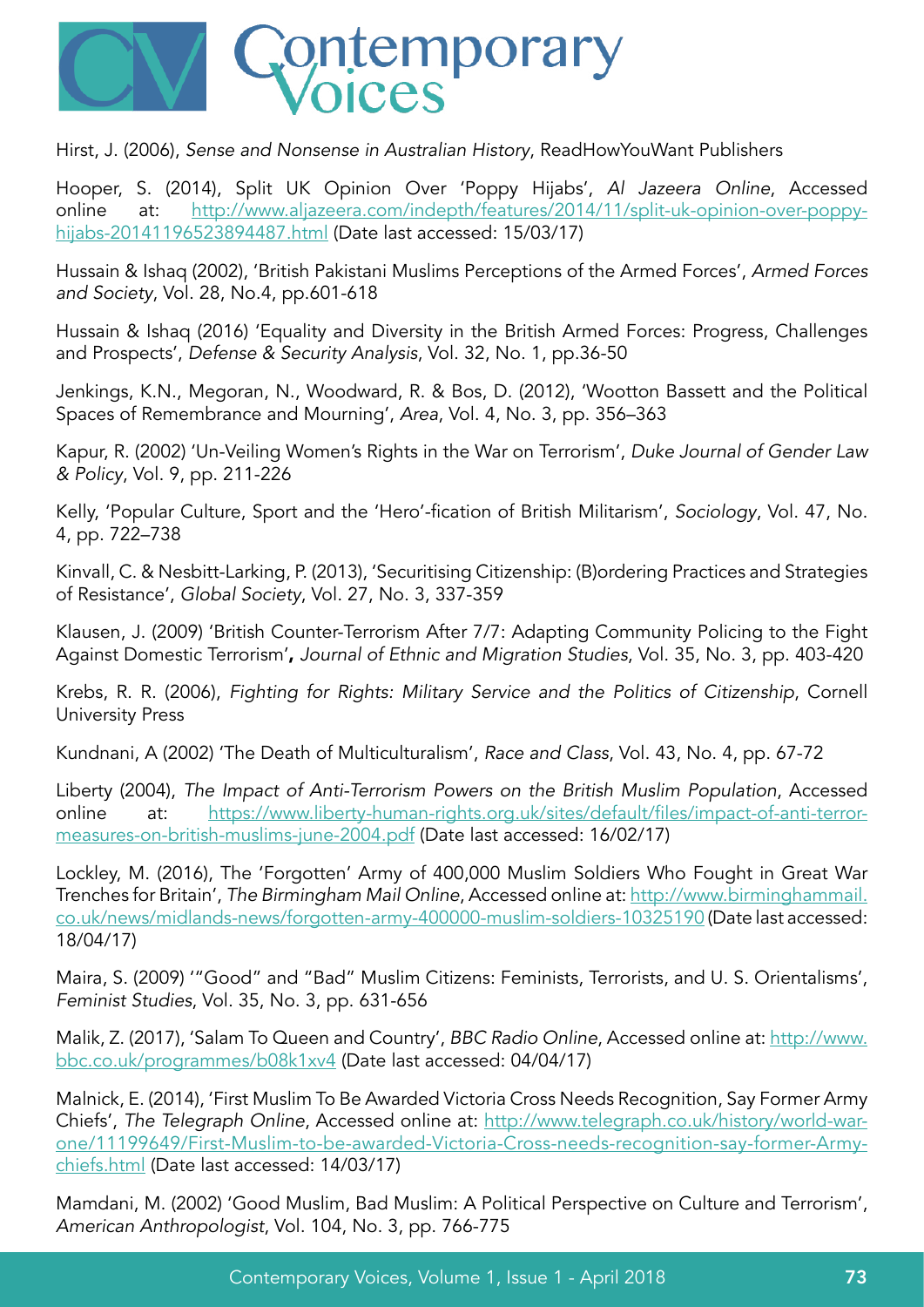

McCann, K. (2013), 'The Role of Memorialisation in Conflict Prevention', Insight on Conflict Online, Accessed online at: https://www.insightonconflict.org/blog/2013/12/role-memorialisation-conflictprevention/#republish (Date last accessed: 10/04/17)

Maxwell, R. (2006), 'Muslims, South Asians and the British Mainstream: A National Identity Crisis', West European Politics, Vol. 29, No. 4, pp. 736-756

McKenna, M. (2014), 'Keeping in Step: The Anzac 'Resurgence' and 'Military Heritage' in Australia and New Zealand', In (Eds.) Sumartojo, S. & Wellings, B., Nation, Memory and Great War Commemoration: Mobilizing the Past in Europe, Australia and New Zealand, Peter Land AG, pp. 151-167

Mycock, A. (2014) 'The Politics of the Great War Centenary in the United Kingdom', In (Eds.) Sumartojo, S. & Wellings, B., Nation, Memory and Great War Commemoration: Mobilizing the Past in Europe, Australia and New Zealand, Peter Land AG, pp.99-118

MoD (2008), Report of Inquiry into National Recognition of our Armed Forces, Ministry of Defence, Accessed online at: [http://www.ppu.org.uk/militarism/recognition\\_of\\_our\\_armed\\_forces.pdf](http://www.ppu.org.uk/militarism/recognition_of_our_armed_forces.pdf) (Date last accessed: 11/04/17)

MoD (2016), UK Armed Forces Monthly Service Personnel Statistics 1 September 2016, Ministry of Defence, Accessed online at: [https://www.gov.uk/government/uploads/system/uploads/](https://www.gov.uk/government/uploads/system/uploads/attachment_data/file/559537/Monthly_service_personnel_statistics-_September_2016__2_.pdf) [attachment\\_data/file/559537/Monthly\\_service\\_personnel\\_statistics-\\_September\\_2016\\_\\_2\\_.pdf](https://www.gov.uk/government/uploads/system/uploads/attachment_data/file/559537/Monthly_service_personnel_statistics-_September_2016__2_.pdf) (Date last accessed 12/11/2016)

Modood, T. (2006), 'British Muslims and the Politics of Multiculturalism', In (Eds.) Modood T., Triandafyllidou, A. & Zapata-Barrero, R., Multiculturalism, Muslims and Citizenship, Routledge Ltd., pp. 37-56

Moskos, C. (1977), 'From Institution to Occupation: Trends in Military Organization, Armed Forces & Society, Vol. 4, pp.41-50

Mutua, M. (2001) 'Savages, Victims and Saviors: The Metaphor of Human Rights, Harvard International Law Journal, Vol. 42, No. 1, pp. 201-209

Noon, D. H. (2004) 'Operation Enduring Analogy: World War II, the War on Terror, and the Uses of Historical Memory', Rhetoric and Public Affairs, Vol. 7, No. 3, pp. 339-365

Okros, A. (2009), 'Rethinking Diversity and Security', Commonwealth & Comparative Politics, Vol. 47, No. 4, pp.346-373

Otley, C.B. (1978), 'Militarism and Militarization in the Public Schools, 1900-1972', The British Journal of Sociology, Vol. 29, No. 3, pp. 321-339

Pantazis, C. & Pemberton, S. (2009) 'From The 'Old' to the 'New' Suspect Community: Examining the Impacts of Recent UK Counter-Terrorist Legislation', The British Journal of Criminology, Vol. 49, No. 5, pp. 646-666

Pitcher, B. (2009), 'On the Islamic Question: Multicultural Nationalism and the War on Terror', In (Ed.) Pitcher, B., The Politics of Multiculturalism: Race and Racism in Contemporary Britain, Palgrave Macmillan, pp.135-162

Ponsford, D. (2015), 'NRS: Daily Mail Most Popular UK Newspaper in Print and Online with 23m Readers a Month, The Press Gazette Online, Accessed online at: [http://www.pressgazette.co.uk/nrs-](http://www.pressgazette.co.uk/nrs-daily-mail-most-popular-uk-newspaper-print-and-online-23m-readers-month/)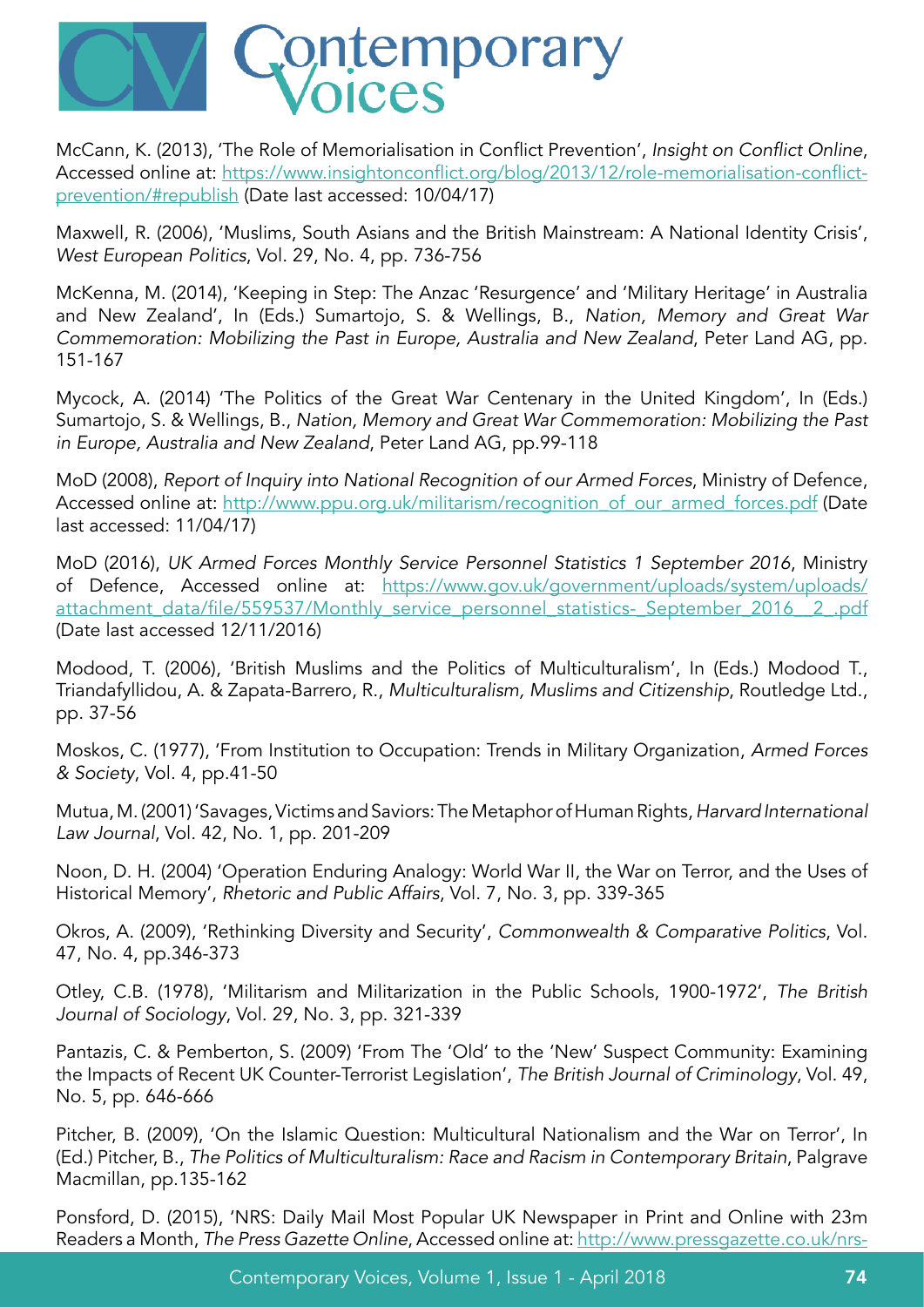

[daily-mail-most-popular-uk-newspaper-print-and-online-23m-readers-month/](http://www.pressgazette.co.uk/nrs-daily-mail-most-popular-uk-newspaper-print-and-online-23m-readers-month/) (Date last accessed: 20/03/17)

Poynting, S. & Mason, V. (2006), '"Tolerance, Freedom, Justice and Peace"?: Britain, Australia and Anti-Muslim Racism since 11 September 2001', Journal of Intercultural Studies, Vol. 27, Issue 4, pp. 365-391

Qureshi, K. (2013), 'Diasporic Citizenship and Militarization: Punjabi Soldiers in the World Wars', Citizenship Studies, Vol. 17, Nos. 3-4, pp. 400–413

Qureshi, K. & Zeitlyn, B. (2012), 'British Muslims, British Soldiers: Cultural Citizenship in the New Imperialism', Ethnicities, Vol. 13, Issue 1, pp. 1-17

Rech, M. F. (2014), 'Recruitment, Counter-Recruitment and Critical Military Studies', Global Discourse, Vol. 4, Nos. 2-3, pp. 244-262

Renard, V. (2008) 'Reaching Out to the Past: Memory in Contemporary British First World War Narratives', In (Ed.) Meyer, J., 'British Popular Culture and the First World War', History of Warfare, Vol. 48, pp. 285-304

Roberts, A. (2004), 'Righting Wrongs or Wronging Rights? The United States and Human Rights Post-September 11', European Journal of International Law, Vol. 15, No. 4, pp. 721-749

Roberts, N. (2008) 'Paul Gilroy's Postcolonial Melancholia', Shibboleths: A Journal of Comparative Theory, Vol. 2, No. 2, pp. 163-166

Said, E. (1997) Covering Islam: How the Media and the Experts Determine How We See the Rest of the World, Vintage Publishers

Saleem, M. (2016), 'When My Muslim Father was Murdered by a Terrorist in Birmingham, I Realised Something About the Way We Label Killers', The Independent Online, Accessed online at: [http://www.independent.co.uk/voices/when-my-muslim-father-was-murdered-by-a-terrorist-in](http://www.independent.co.uk/voices/when-my-muslim-father-was-murdered-by-a-terrorist-in-birmingham-i-realised-something-about-the-way-a6877261.html)[birmingham-i-realised-something-about-the-way-a6877261.html](http://www.independent.co.uk/voices/when-my-muslim-father-was-murdered-by-a-terrorist-in-birmingham-i-realised-something-about-the-way-a6877261.html) (Date last accessed: 16/02/17)

Sanghani, R. (2015), 'Why British Muslims Need a 'Poppy Hijab' to Remember World War One', The Telegraph Online, Accessed online at: [http://www.telegraph.co.uk/women/womens-life/11985648/](http://www.telegraph.co.uk/women/womens-life/11985648/World-War-One-Remembrance-Day-British-Muslims-must-wear-poppy-hijab.html) [World-War-One-Remembrance-Day-British-Muslims-must-wear-poppy-hijab.html](http://www.telegraph.co.uk/women/womens-life/11985648/World-War-One-Remembrance-Day-British-Muslims-must-wear-poppy-hijab.html) (Date last accessed: 21/03/17)

Sangster, 'Militarising Education', Open Democracy, Accessed online at: [https://www.](https://www.opendemocracy.net/5050/emma-sangster/militarising-education) [opendemocracy.net/5050/emma-sangster/militarising-education](https://www.opendemocracy.net/5050/emma-sangster/militarising-education) (Date last accessed: 23/02/17)

Sengupta, K. (2015), 'The British Army Launches Drive to Recruit More Muslims', The Independent Online, Accessed online at: [http://www.independent.co.uk/news/uk/home-news/the-british-army](http://www.independent.co.uk/news/uk/home-news/the-british-army-launches-drive-to-recruit-more-muslims-10027300.html)[launches-drive-to-recruit-more-muslims-10027300.html](http://www.independent.co.uk/news/uk/home-news/the-british-army-launches-drive-to-recruit-more-muslims-10027300.html) (Date last accessed: 17/03/17)

Shaw, M. (1991), Post-Military Society: Militarism, Demilitarization and War at the End of the Twentieth Century, Temple University Press

Shaw, M. (2012), 'Twenty-First Century Militarism: A Historical-Sociological Framework', In (Eds.) Stavrianakis, A. & Selby, J., Militarism and International Relations: Political Economy, Security and Theory, Routledge, pp. 19-32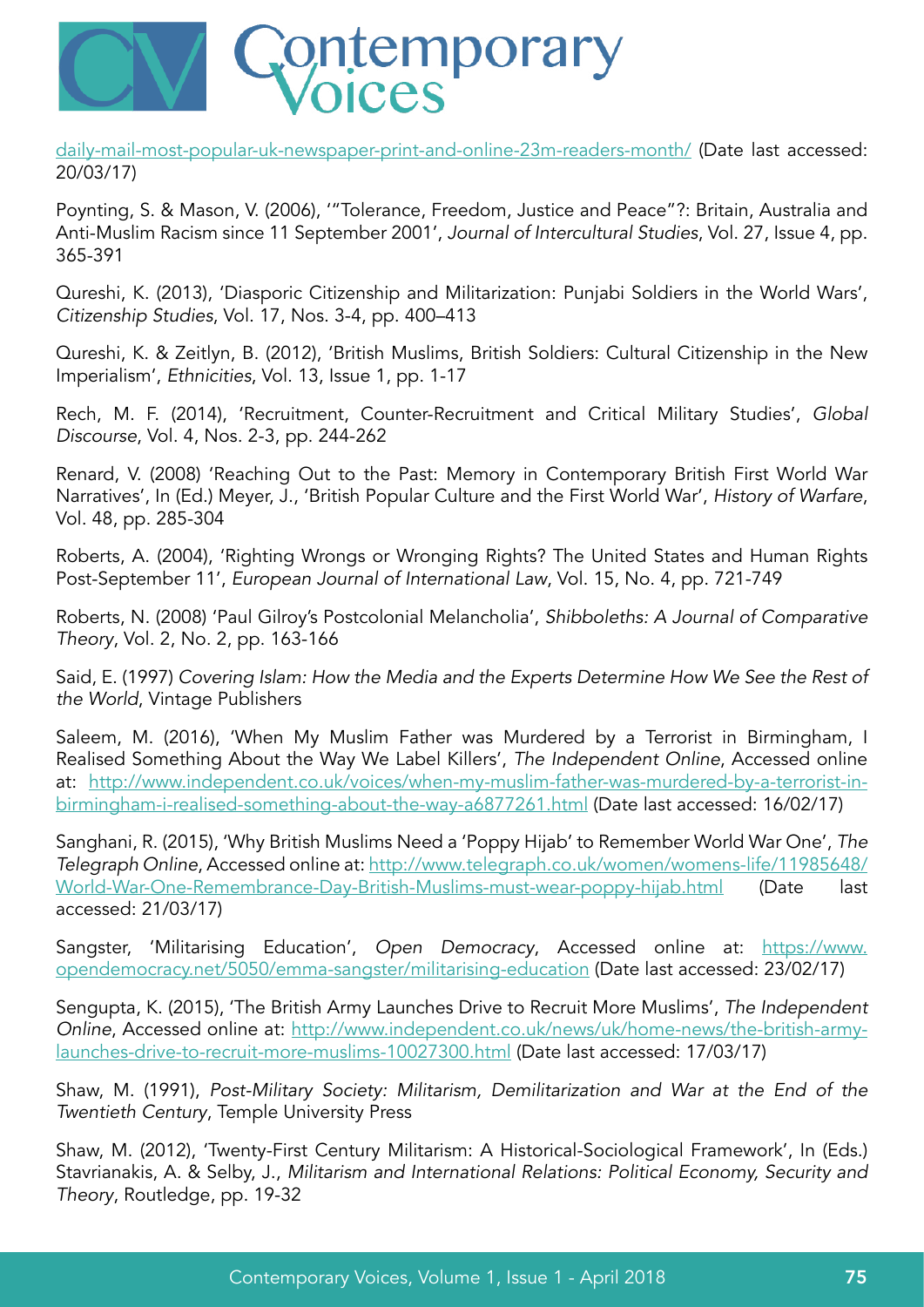

Sherwood, H. (2017) 'Press Publishing 'Consistent Stream' of Inaccurate Stories About Muslims', The Guardian Online, Accessed online at: [https://www.theguardian.com/world/2017/jan/19/press](https://www.theguardian.com/world/2017/jan/19/press-publishing-consistent-stream-of-inaccurate-stories-about-muslims)[publishing-consistent-stream-of-inaccurate-stories-about-muslims](https://www.theguardian.com/world/2017/jan/19/press-publishing-consistent-stream-of-inaccurate-stories-about-muslims) (Date last accessed: 18/04/17)

Sommers, J. (2014), 'British Military's First Imam, Asim Hafiz, Backs The Poppy Hijab', The Huffington Post Online, Accessed online at: [http://www.huffingtonpost.co.uk/2014/11/06/poppy-hijab-asim](http://www.huffingtonpost.co.uk/2014/11/06/poppy-hijab-asim-hafiz_n_6115432.html)[hafiz\\_n\\_6115432.html](http://www.huffingtonpost.co.uk/2014/11/06/poppy-hijab-asim-hafiz_n_6115432.html) (Date last accessed: 14/03/17)

Stavrianakis, A. (2009), 'In Arms' Way: Arms Companies and Military Involvement in Education in the UK', ACME: An International for Critical Geographies, Vol. 8, No. 3, pp.505-520

Verkaik, R. (2009), 'Muslims Hit By Trebling In Stop and Search', The Independent Online, Accessed online at: [http://www.independent.co.uk/news/uk/crime/muslims-hit-by-trebling-in-stop-and](http://www.independent.co.uk/news/uk/crime/muslims-hit-by-trebling-in-stop-and-search-1677107.html)[search-1677107.html](http://www.independent.co.uk/news/uk/crime/muslims-hit-by-trebling-in-stop-and-search-1677107.html) (Date last accessed: 16/02/17)

Stavrianakis, A. & Selby, J. (2012), 'War Becomes Academic: Human Terrain, Virtuous War and Contemporary Militarism. An Interview with James Der Derian', In (Eds.)

Stavrianakis, A. & Selby, J., Militarism and International Relations: Political Economy, Security and Theory, Routledge, pp. 59-73

Stavrianakis, A. (2015), 'Militarism', International Encyclopedia of the Social and Behavioural Sciences (Second Edition), pp. 490-494

Von Zugbach, R. & Ishaq, M. (2000), 'Managing Race Relations in the British Army', Defense Analysis, Vol. 16, No. 2, pp.185-201

Wadham, B. (2014), 'Critical Studies of the Military or Critical Military Studies: A Response to Rech on Recruitment and Counter-Recruitment', Global Discourse, Vol. 4, Nos. 2-3, pp. 263-266

Ware, W. (2010a), 'Whiteness in the Glare of War: Soldiers, Migrants and Citizenship', Ethnicities, Volume 10, Issue (3) pp. 313–330

Ware, V. (2012a), Military Migrants: Fighting for YOUR Country, Palgrave Macmillan

Ware, V. (2012b), 'Can you have Muslim soldiers? Diversity as a martial value', Centre for Research on Socio-Cultural Change (CRESC): CRESC Working Paper Series, No. 112, accessed online at <http://www.cresc.ac.uk/medialibrary/workingpapers/wp112.pdf> (date last accessed 17/11/2016)

Ware, V. (2013), 'Muslims and Military Service', In (Eds.) Alexander, C., Redclift, V. & Hussain, A., The New Muslims – Runnymede Trust, Runnymede, pp. 20-22

Ware, V. (2015), 'How Multiculture gets Militarized', Open Democracy, Accessed online at: [https://](https://www.opendemocracy.net/vron-ware/how-multiculture-gets-militarised) [www.opendemocracy.net/vron-ware/how-multiculture-gets-militarised](https://www.opendemocracy.net/vron-ware/how-multiculture-gets-militarised) (Date last accessed: 17/11/2016)

Williamson, M. & Khiabany, G. (2010) 'UK: The Veil and the Politics of Racism', Race & Class, Vol 52, No. 2, pp. 85–96

Winter, J. (2006), Remembering War: The Great War Between Memory and History in the Twentieth Century, Yale University Press